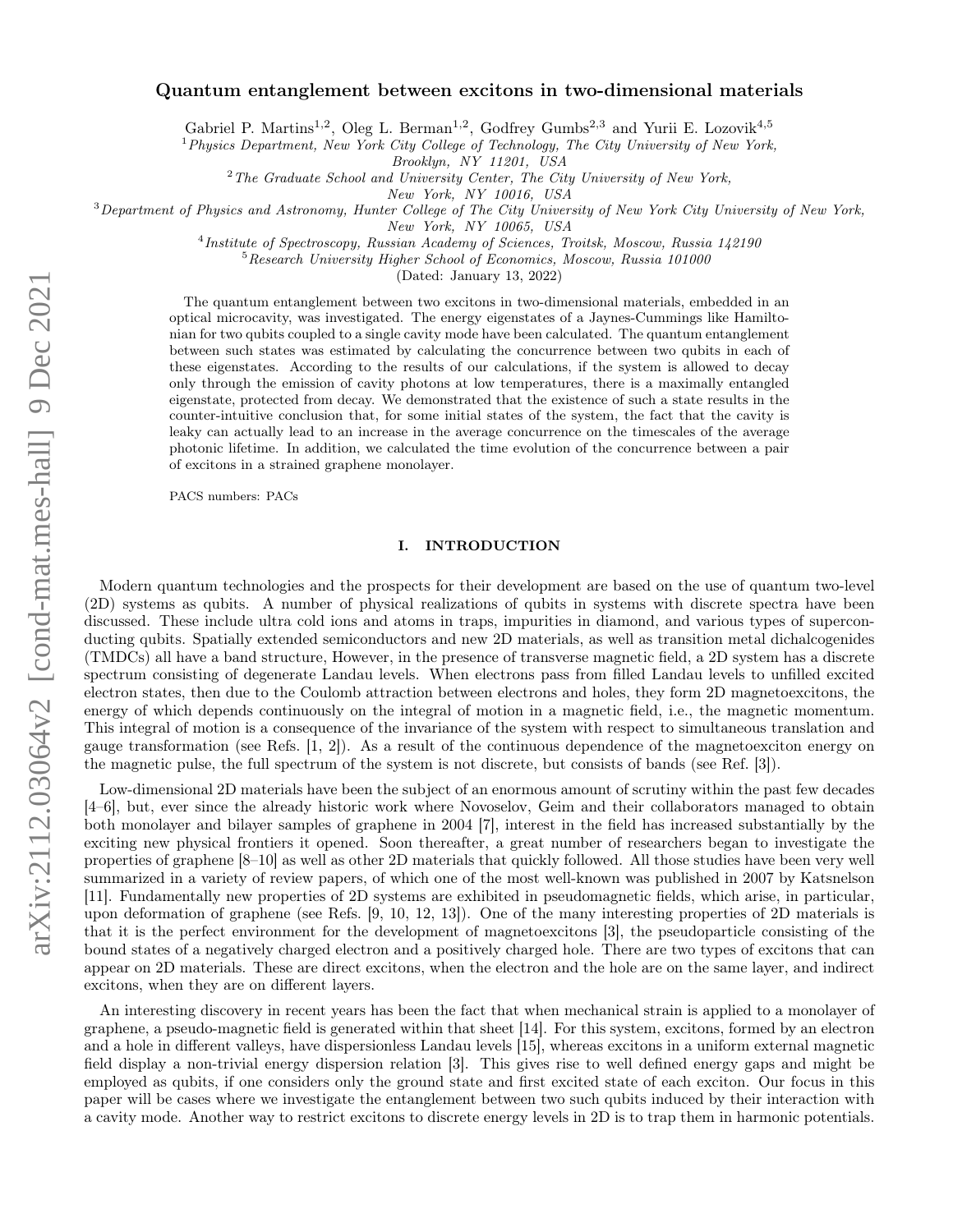One way to do this is through pinning the 2D material with a thin needle [\[16\]](#page-13-14), or to apply a potential difference between two layers of the material [\[17\]](#page-13-15). These methods to achieve discrete energy levels for excitons can be applied to various 2D materials, including a class of monolayers of direct band-gap materials, namely, TMDCs [\[18,](#page-13-16) [19\]](#page-13-17).

Another important property of graphene is the chirality of its two independent valleys. This leads to the fact that circularly polarized light is absorbed in different valleys, depending on the sign of the circular polarization. In addition, a consequence of the chirality of the valleys is that the pseudomagnetic field arising during deformation has opposite directions in different valleys. As a result of this, the appearance of a pseudomagnetic field during deformation does not contradict the absence of violation of invariance with respect to time reversal in the system in the absence of a real magnetic field.

When graphene is pumped by plane-polarized photons, the absorption of photons occurs in both valleys, accompanied by the appearance of electrons and holes in them. As a result of Coulomb attraction, these electrons and holes form excitons. Moreover, electrons can bind both with holes from their own valley (intravalley excitons) and with holes from another valley (intervalley excitons).

Since the pseudomagnetic field acts in the same way on an electron and a hole, and the pseudomagnetic fields in different valleys have the opposite direction (opposite sign), the spectrum of intervalley pseudomagnetoexcitons, as can be easily shown, turns out to be discrete, in contrast to magnetoexcitons in real magnetic fields. Therefore, intervalley excitons can be used as quantum elements for quantum technologies. A pair of intervalley excitons can be located either in the same pair of graphene valleys, or in different pairs of valleys, and the electrons in each pair of valleys have two choices for holes. Therefore, there are four states for intervalley excitons, which have the same energies and other properties due to the symmetry between the valleys. Thus, intervalley excitons are actually ququarts, which can also be used as intermediate elements in quantum technologies [\[20\]](#page-13-18). Note that the properties of the considered ququarts can be controlled using an external real magnetic field.that removes degeneracy and splits levels. This can be used in quantum technologies.

Quantum entanglement is a degree of bonding which quantum subsystems might have that has no classical counterpart. Since it cannot be created locally (by acting on a single subsystem), but it can be transferred from one subsystem to another, it is usually treated as an important resource in quantum information and quantum computation [\[21\]](#page-13-19), and, like any useful resource, quantifying it has become an important challenge. Many different ways of measuring the entanglement of a quantum system have been suggested [\[22–](#page-13-20)[25\]](#page-13-21). One of those is Concurrence [\[25\]](#page-13-21), a measure of entanglement between a pair of two-leveled quantum systems, or simply, two qubits.

Recently, the conditional concurrence created by the dynamical Lamb effect of two qubits within a microcavity which changes its frequency suddenly was calculated [\[26\]](#page-13-22). In this paper, we follow the same protocol, and find the concurrence created by two pseudomagnetic excitons on a graphene sheet under strain embedded in a microcavity interacting with one of its modes in the rotating wave approximation (RWA).

The rest of the paper is organized as follows: In Sec. [II,](#page-1-0) we define the system under investigation, which consists of a pair of excitons on a graphene sheet under strain inside an optical microcavity. In Sec. [III,](#page-2-0) we present and solve a model Hamiltonian for the system. ection [IV](#page-5-0) is devoted to a study of the entanglement created by the dynamics through calculating the concurrence between the excitons We study in Sec. [V](#page-6-0) what happens when the system is subject to dissipation. In Sec. [VI,](#page-8-0) we investigate the time evolution of the entanglement between those two excitons. This is accomplished by calculating the time evolution of the concurrence. In Sec. [VII,](#page-10-0) we apply our model to the case of excitons on a graphene sheet under strain and explain how to generalize the result to other 2D materials. The possible physical realizations for the system under consideration are analyzed in Sec. [VIII.](#page-11-0) In Sec. [IX,](#page-12-0) we present a summary of this work.

# <span id="page-1-0"></span>II. EXCITONS ON A GRAPHENE SHEET UNDER STRAIN

It has been shown that particles on a graphene sheet that is subjected to strain obey a Hamiltonian which is equivalent to one describing the effects of magnetic field [\[14\]](#page-13-12). The effect of these so-called pseudomagnetic fields differs from real magnetic fields by the fact that they are charge-independent, affecting positively and negatively charged particles the same way. Strain-induced pseudomagnetic fields in graphene, like external magnetic fields, provide a favorable environment for the formation of excitons, the quasiparticles formed by the bound state of electrons and holes. Within this environment, the resulting excitons, formed by an electron and a hole in different valleys, have a non-dispersive discrete energy spectrum [\[15\]](#page-13-13). In contrast, excitons in an applied magnetic field have discrete energy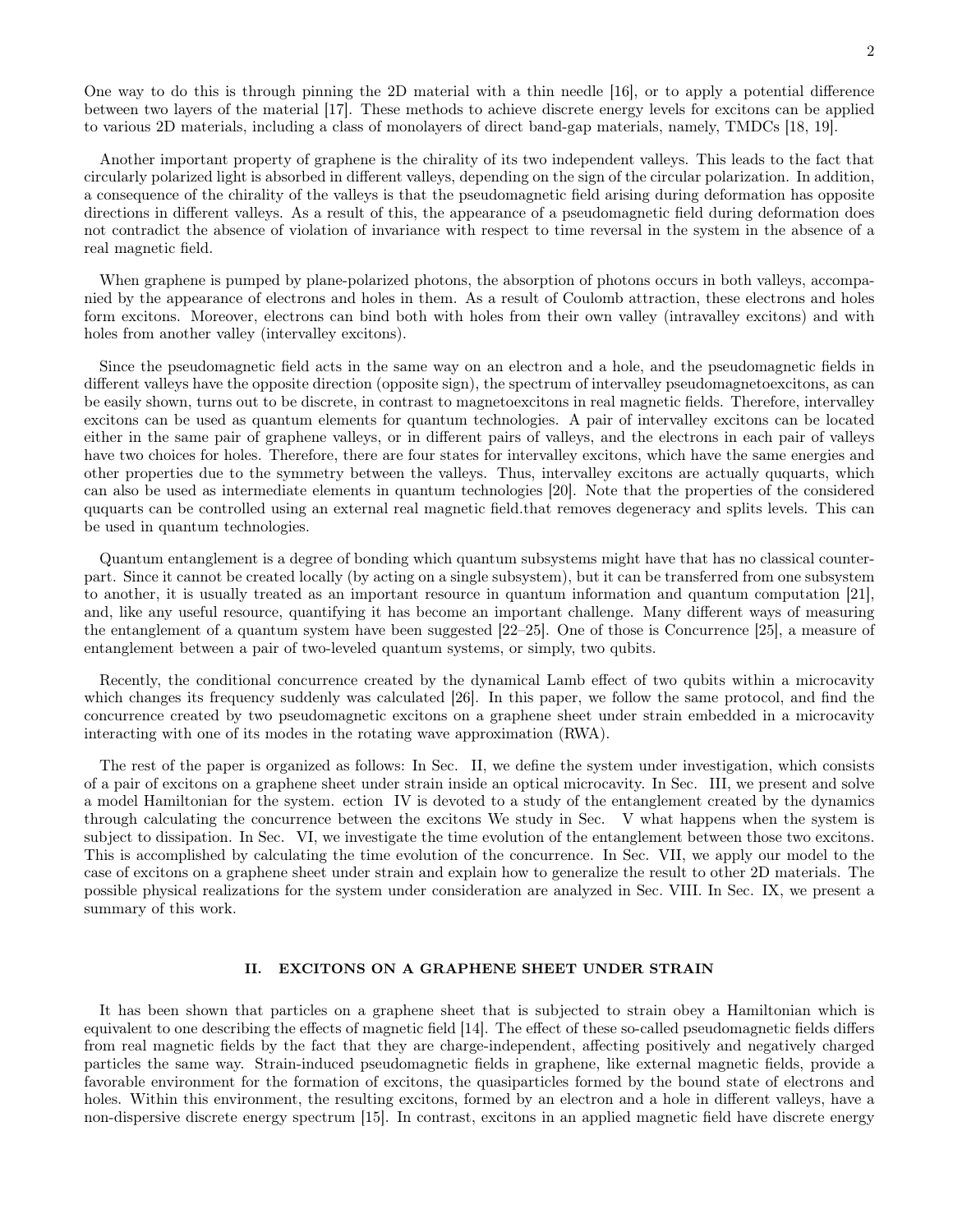<span id="page-2-3"></span>levels each of which is dispersive [\[3\]](#page-13-2). The energy eigenvalues for the pseudomagnetoexcitons (PMEs) have been calculated [\[15\]](#page-13-13) and are given by

$$
E_{n,\tilde{n},\tilde{m}} = \varepsilon_{0n,\tilde{n}} + E'_{\tilde{n},\tilde{m}} \t\t(1)
$$

<span id="page-2-1"></span>where, for the simplest case in which the electron and hole masses are the same,

$$
\varepsilon_{0n,\tilde{n}} = \hbar\omega_c(n+\tilde{n}+1). \tag{2}
$$

The quantum numbers n and  $\tilde{n}$  quantify the cyclotron motion of the center of mass and relative motion, respectively. The term  $E'_{\tilde{n},\tilde{m}}$  represents the excitonic binding energy which depends on a new quantum number  $\tilde{m}$ . Calculated values for the excitonic binding energies  $E'_{\tilde{n},\tilde{m}}$  are presented in Ref. [\[15\]](#page-13-13). In Eq. [\(2\)](#page-2-1), the cyclotron frequency  $\omega_c$  is given by  $\omega_c = \frac{B}{m}$  $\frac{D}{m}$ , where B is the intensity of the pseudomagnetic field  $(\frac{B}{e})$  has units of Teslas) and m is the electronic mass.

<span id="page-2-2"></span>Since they present a discrete set of energy eigenstates, under suitable conditions, PMEs can be treated as qubits. Here, we consider a system consisting of two such qubits that are coupled to a single cavity mode and study the quantum entanglement between them.





From this point forward, we consider a system consisting of two such PMEs, on a strained graphene sheet inside an optical microcavity (Fig. [1\)](#page-2-2). We consider the exciton-exciton interaction to be neglectable and the excitons do not interact directly with one another, but both are in contact with the same cavity mode and are allowed to become entangled by such.

## <span id="page-2-0"></span>III. A JC-LIKE MODEL FOR TWO QUBITS IN A MICROCAVITY

Qubits form the basics for quantum computing, and quantum entanglement is the key resource present in quantum computing that makes it such a powerful tool. Under the right circumstances, we can consider excitons on a graphene sheet under strain to be qubits. Under these conditions, we applied a Jaynes-Cummings-like model to study the quantum entanglement created between two qubits that are coupled to a single cavity mode.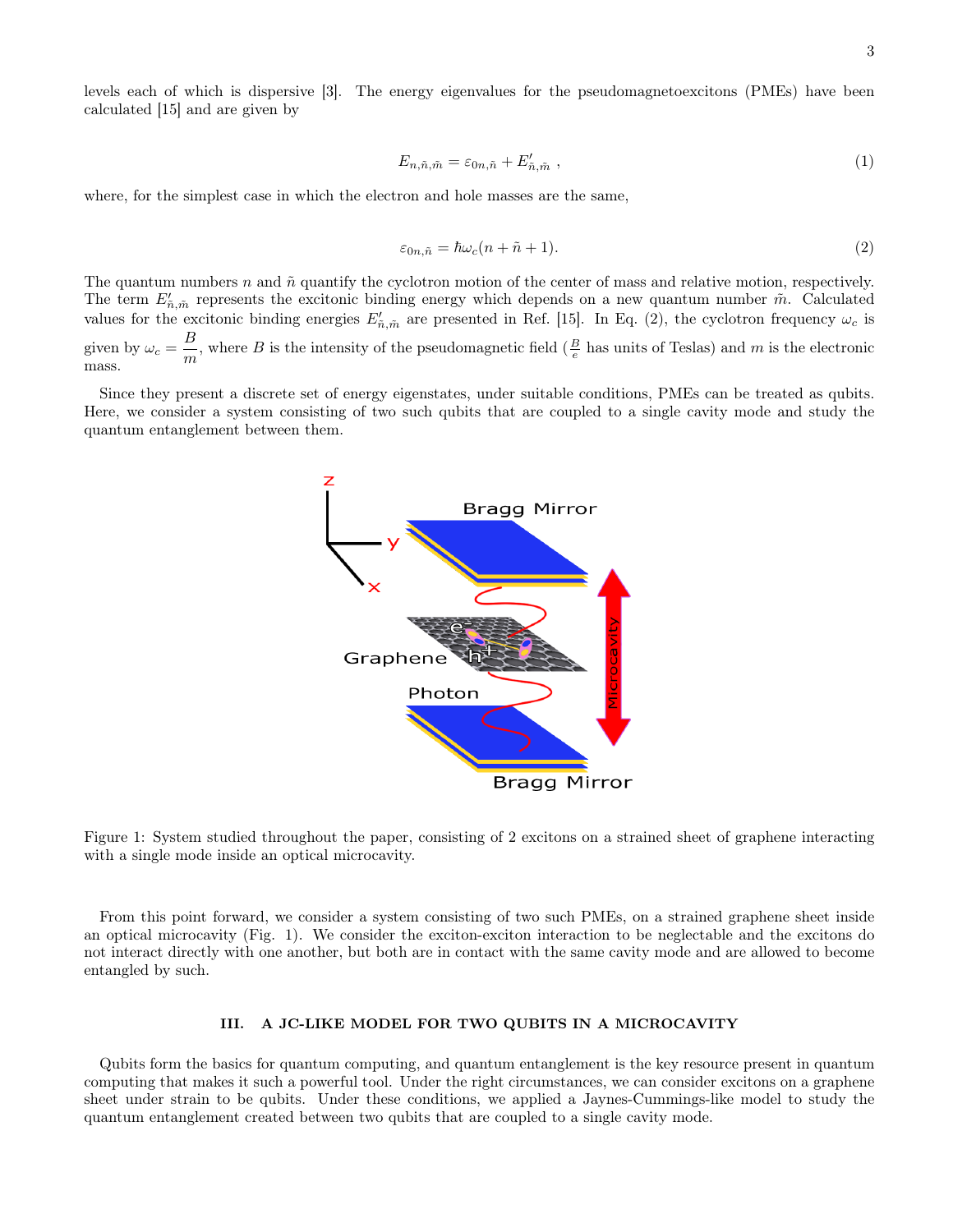<span id="page-3-1"></span>Let us consider a system consisting of two qubits interacting with a cavity mode with Hamiltonian

$$
\hat{H} = \hat{H}_0 + \hat{V'}_{RWA} \tag{3}
$$

<span id="page-3-0"></span>with the unperturbed Hamiltonian  $\hat{H}_0$  given by

$$
\hat{H}_0 = \hbar \left( \sum_{j=1}^2 \omega_0 |e_j\rangle \langle e_j| + \omega_k \hat{a}^\dagger \hat{a} \right) , \qquad (4)
$$

where, in this notation,  $|e_i\rangle$  is the excited state of qubit j,  $\hbar\omega_0$  is the energy gap of the qubits,  $\omega_k$  is the mode frequency and  $\hat{a}^{\dagger}$  and  $\hat{a}$  are the creation and annihilation operators for photons in the cavity. Here, we consider the excited state for the qubit,  $|e\rangle$ , to consist of an exciton in its first excited state, and  $|q\rangle$  to consist of that same exciton in the ground state. Also, for simplicity, in Eq. [\(4\)](#page-3-0), we relabel the excitonic energies so that the energy of an exciton in the ground state is set equal to 0. The energy gap  $\hbar\omega_0$  comes directly from Eq. [\(1\)](#page-2-3) and is equal to  $\hbar\omega_0 = E'_{0,1} - E'_{0,0}$ . Therefore, the eigenstates of  $\hat{H}_0$  are  $|n;ij\rangle$ , having energy  $E_{nij}$  given by

$$
E_{nij} = \hbar[\omega_0(i+j) + n\omega_k]
$$
\n(5)

where  $i = 1$  ( $j = 1$ ) if the first (second) qubit is in the excited state  $|e\rangle$  and  $i = 0$  ( $j = 0$ ) if the first (second) qubit is in the ground state  $|q\rangle$ .

The interaction Hamiltonian on the rotating wave approximation (RWA),  $\hat{V'}_{RWA}$  is given by [\[27\]](#page-13-23)

$$
\hat{V'}_{RWA} = \hbar\lambda \sum_{j=1}^{2} \left(\hat{\sigma}_j^+ \hat{a} + \hat{\sigma}_j^- \hat{a}^\dagger\right)
$$
\n(6)

where  $\hat{\sigma}_j^{\pm}$  are the creation (+) and annihilation (-) operators for the qubit j and  $\lambda$  is a coupling constant.

This Hamiltonian is similar to that for the Jaynes-Cummings model [\[28,](#page-13-24) [29\]](#page-13-25), except that it is for two qubits in one cavity mode. Since the qubits interact with the mode according to the RWA, the destruction (creation) of photons is determined by the creation (annihilation) of qubit excitations. Therefore, as for the Jaynes-Cummings model, we can treat each manifold with fixed number of excitation, meaning the sum of number of the number of photonsand the number of qubit excitations, individually. The  $n$ -th manifold is composed of the states with  $n$  total excitations, namely  $|n;00\rangle \equiv |0_n\rangle$ , which is the state with n cavity photons and no qubit excitations;  $|n-1;01\rangle \equiv |1_n\rangle$ , the state with  $n-1$  cavity photons and with qubit "1" in the excited state  $|e\rangle$ ;  $|n-1;10\rangle \equiv |2_n\rangle$ , the state with  $n-1$  cavity photons and with the qubit "2" in the excited state  $|e\rangle$  and  $|n-2;11\rangle \equiv |3_n\rangle$ , the state with  $n-2$  total excitations and both qubits in the excited state. It is important to note that each manifold is 4-dimensional with exception to the  $n = 1$ , which is 3-dimensional and to the  $n = 0$  which is composed only with the ground state,  $|0;00\rangle$ . The effective Hamiltonian,  $\hat{H}_n$ , on the *n*-th manifold appears directly from Eq. [\(3\)](#page-3-1) and is equal to

$$
H_1 = \hbar \begin{pmatrix} \omega_k & \lambda & \lambda \\ \lambda & \omega_0 & 0 \\ \lambda & 0 & \omega_0 \end{pmatrix}, \tag{7}
$$

<span id="page-3-3"></span><span id="page-3-2"></span>for  $n = 1$  and

$$
H_n = \hbar \begin{pmatrix} n\omega_k & \lambda\sqrt{n} & \lambda\sqrt{n} & 0\\ \lambda\sqrt{n} & (n-1)\omega_k + \omega_0 & 0 & \lambda\sqrt{n-1} \\ \lambda\sqrt{n} & 0 & (n-1)\omega_k + \omega_0 & \lambda\sqrt{n-1} \\ 0 & \lambda\sqrt{n-1} & \lambda\sqrt{n-1} & (n-2)\omega_k + 2\omega_0 \end{pmatrix},
$$
(8)

when  $n = 2, 3, \dots$ . For the ground state,  $H |0; 00\rangle = 0$ . One can find in a straightforward way the energy eigenstates for the Hamiltonian in [\(7\)](#page-3-2). The eigenvalues of [\(7\)](#page-3-2) are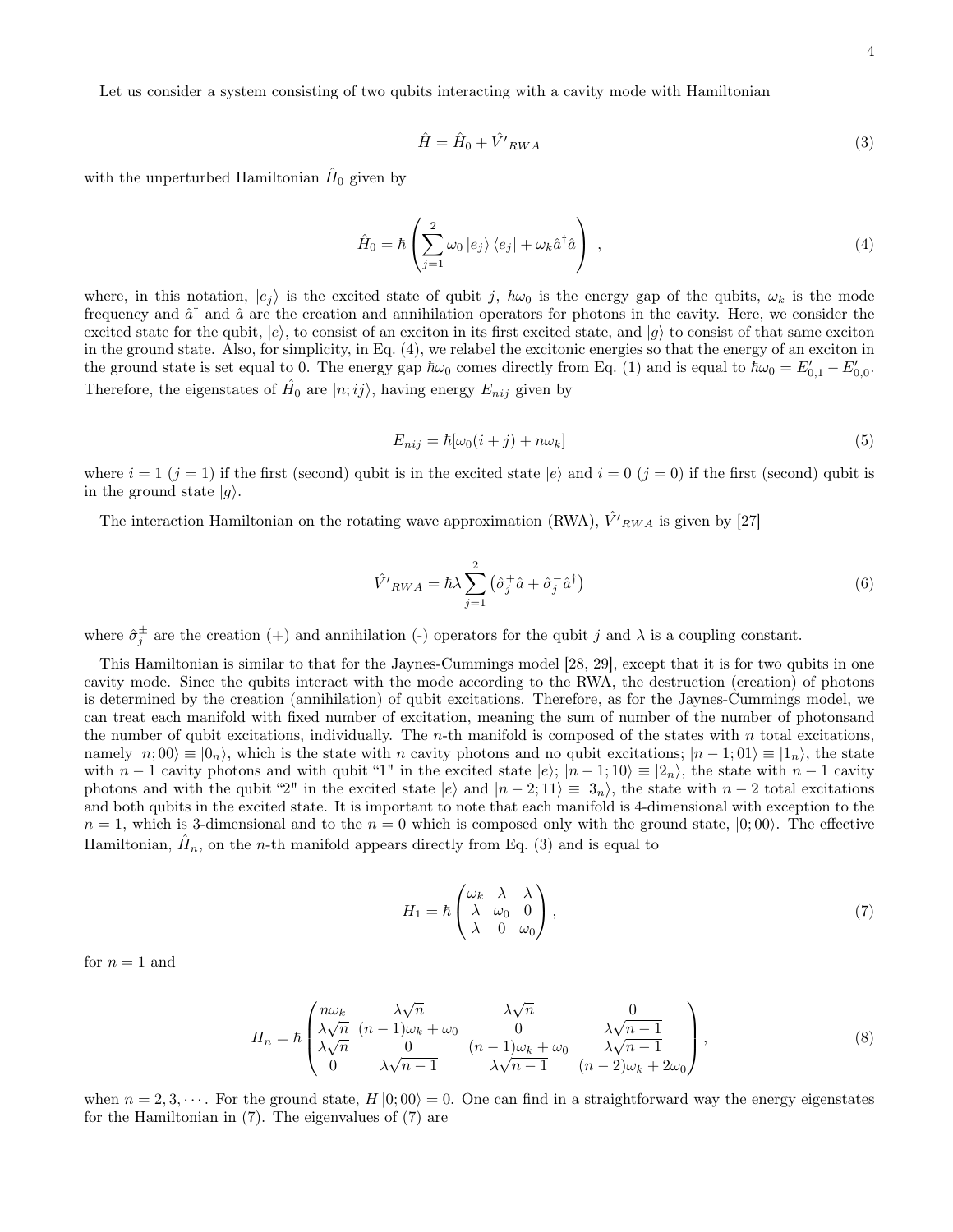<span id="page-4-1"></span>
$$
\epsilon_0 = \omega_0
$$
  
\n
$$
\epsilon_{\pm} = \frac{1}{2} \left( (\omega_0 + \omega_k) \pm \sqrt{(\omega_0 - \omega_k)^2 + 8\lambda^2} \right),
$$
\n(9)

with eigenvectors

<span id="page-4-2"></span>
$$
|\psi_0\rangle = \frac{1}{\sqrt{2}} (|0; 01\rangle - |0; 10\rangle)
$$
  

$$
|\psi_{\pm}\rangle = \frac{1}{\sqrt{2 + a_{\pm}^2}} (a_{\pm} |1; 00\rangle - |0; 01\rangle - |0; 10\rangle),
$$
 (10)

<span id="page-4-4"></span>where  $a_\pm$  is given by

$$
a_{\pm} = \frac{1}{2\lambda} \left[ (\omega_0 - \omega_k) \pm \sqrt{(\omega_0 - \omega_k)^2 + 8\lambda^2} \right]. \tag{11}
$$

The eigenvalues and eigenvectors of [\(8\)](#page-3-3), however, are much more difficult to obtain. However, this problem is solved when we consider the resonance case where the cavity frequency is the same as the qubit transition frequency,  $\omega_0 = \omega_k \equiv \omega$ . In this case, Eqs. [\(7\)](#page-3-2) and [\(8\)](#page-3-3) become

<span id="page-4-0"></span>
$$
H_1 = \hbar \begin{pmatrix} \omega & \lambda & \lambda \\ \lambda & \omega & 0 \\ \lambda & 0 & \omega \end{pmatrix}
$$
 (12)

$$
H_n = \hbar \begin{pmatrix} n\omega & \lambda\sqrt{n} & \lambda\sqrt{n} & 0\\ \lambda\sqrt{n} & n\omega & 0 & \lambda\sqrt{n-1} \\ \lambda\sqrt{n} & 0 & n\omega & \lambda\sqrt{n-1} \\ 0 & \lambda\sqrt{n-1} & \lambda\sqrt{n-1} & n\omega \end{pmatrix} .
$$
 (13)

The eigenvalues of [\(12\)](#page-4-0) are

$$
\epsilon_0 = \omega
$$
  
\n
$$
\epsilon_{\pm} = \omega \pm \sqrt{2}\lambda,
$$
\n(14)

with eigenvectors

<span id="page-4-3"></span>
$$
|\psi_0\rangle = \frac{1}{\sqrt{2}} (|0;01\rangle - |0;10\rangle)
$$
\n(15)

$$
|\psi_{\pm}\rangle = \frac{1}{2} \left( \pm \sqrt{2} \left| 1; 00 \right\rangle - |0; 01 \rangle - |0; 10 \rangle \right), \tag{16}
$$

which are simply Eqs. [\(9-](#page-4-1)[10\)](#page-4-2) at resonance.

The eigenvalues of Eq. [\(13\)](#page-4-0) are given by

$$
\epsilon_{n0} = n\omega \tag{17}
$$

$$
\epsilon_{n\pm} = n\omega \pm \sqrt{2(2n-1)}\lambda \tag{18}
$$

where the first eigenvalue is doubly degenerate. The corresponding eigenvectors are as follows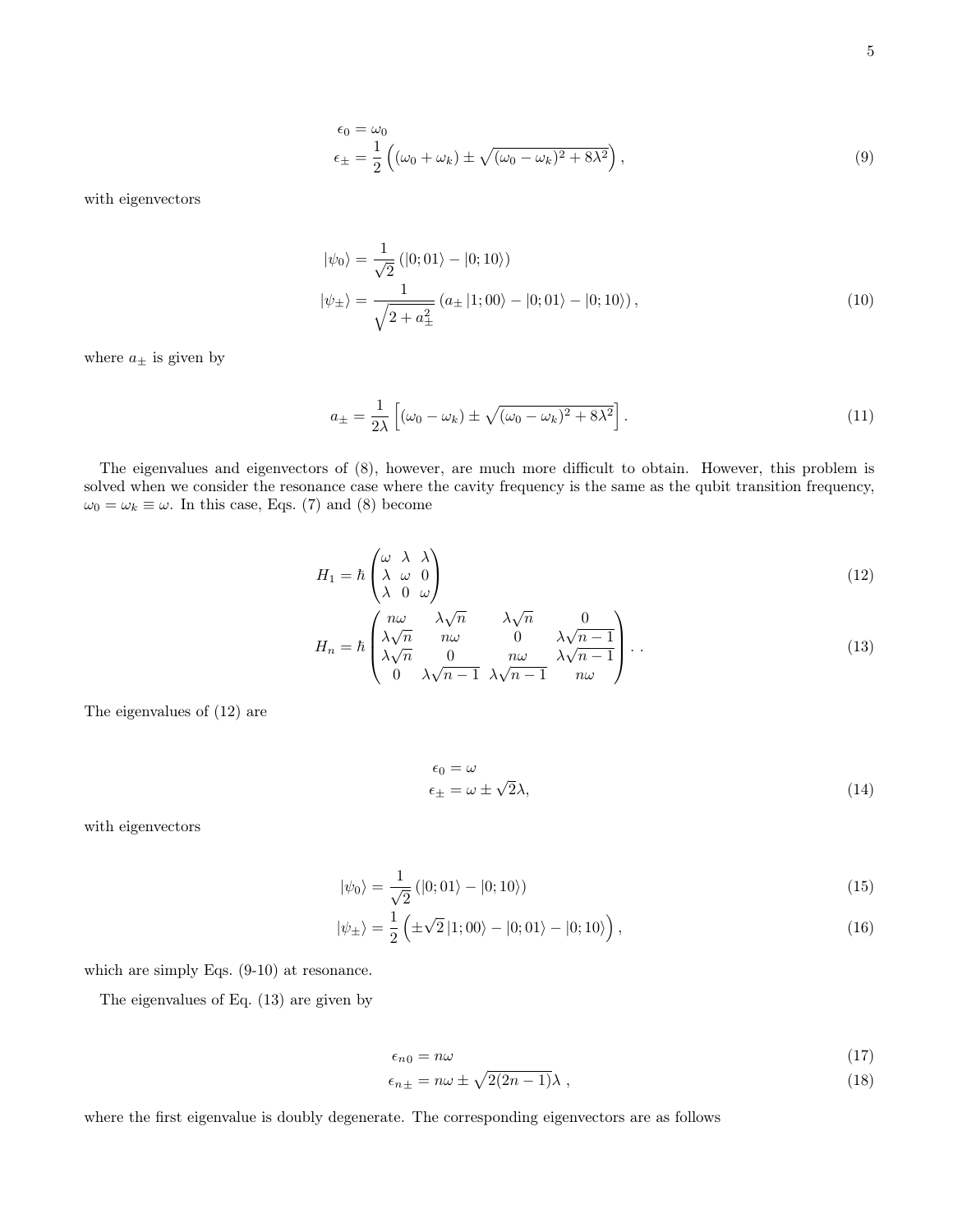<span id="page-5-1"></span>
$$
|\psi_{n0,1}\rangle = \frac{1}{\sqrt{2}}(|n-1;01\rangle - |n-1;10\rangle)
$$
\n(19)

$$
|\psi_{n0,2}\rangle = \frac{1}{\sqrt{2n-1}} \left( \sqrt{n-1} \left| n; 00 \right\rangle - \sqrt{n} \left| n-2; 11 \right\rangle \right) \tag{20}
$$

$$
|\psi_{n\pm}\rangle = \frac{1}{\sqrt{8n-4}} \left[ \sqrt{2n} \left| n; 00 \right\rangle + \sqrt{2(n-1)} \left| n-2; 11 \right\rangle \pm \sqrt{2n-1} \left( \left| n-1; 01 \right\rangle + \left| n-1; 10 \right\rangle \right) \right] \ . \tag{21}
$$

Here,  $|\Psi_{n0,1}\rangle$  and  $|\Psi_{n0,2}\rangle$  are the two degenerate eigenstates with eigenvalue  $\epsilon_{n0}$  and  $|\psi_{n\pm}\rangle$  are the eigenstates corresponding to the eigenvalue  $\epsilon \pm$ . It is interesting to note that the eigenvalues and eigenvectors of Eqs. [\(12\)](#page-4-0) and [\(13\)](#page-4-0) do agree with each other for the case  $n = 1$ , with the exception of the eigenvector  $|\psi_{n_0,2}\rangle$ , which, for  $n = 1$ , contains a vector that does not exist in reality, which means that a state with 1 photon, as can be readily seen from Eq. [\(20\)](#page-5-1).

### <span id="page-5-0"></span>IV. CONCURRENCE FOR ENERGY EIGENSTATES

Now that we have the energy eigenstates for the Hamiltonian, we can determine the quantum entanglement for each of them. The most used measure for quantum entanglement between two qubits is the concurrence [\[21\]](#page-13-19) which is what we employ here. We can use Eq. [\(19-21\)](#page-5-1) to determine the concurrence between a pair of qubits in energy eigenstates for all  $n > 1$  and Eqs. [\(15\)](#page-4-3) and [\(16\)](#page-4-3) to calculate the concurrence for all energy eigenstates corresponding to  $n = 1$ . The concurrence for a pair of qubits in state  $|\psi\rangle = a |00\rangle + b |11\rangle + c |10\rangle + d |01\rangle$ , where  $\langle \psi | \psi \rangle = 1$  is given by [\[21\]](#page-13-19)

$$
C(\psi) = 2|ab - cd| \tag{22}
$$

<span id="page-5-3"></span><span id="page-5-2"></span>For a mixed state with density matrix  $\rho$ , the concurrence of the system is defined by [\[25\]](#page-13-21)

$$
C = \max\{0, \lambda_1 - \lambda_2 - \lambda_3 - \lambda_4\},\tag{23}
$$

where  $\lambda_i$  are the eigenvalues in descending order of  $\tilde{\rho}\rho$ . The matrix  $\tilde{\rho}$  is the result of applying the spin-flip operator to  $\rho$  so that

$$
\tilde{\rho} = (\sigma_y \otimes \sigma_y) \rho^* (\sigma_y \otimes \sigma_y) \tag{24}
$$

By substituting Eq. [\(19-21\)](#page-5-1) in Eq. [\(22\)](#page-5-2), we obtain the concurrence for the  $n > 1$  energy eigenstates to be

$$
C(\psi_{n0,1}) = 1 \qquad n \ge 1
$$
  
\n
$$
C(\psi_{n0,2}) = \frac{2n\sqrt{1 - \frac{1}{n^2}}}{2n - 1} \qquad ; n \ge 2
$$
  
\n
$$
C(\psi_{n\pm}) = \frac{\left|1 - 2n\left(1 - \sqrt{1 - \frac{1}{n^2}}\right)\right|}{4n - 2}; n \ge 1.
$$
\n(25)

Also, for  $n = 1$ , we substitute Eqs. [\(15\)](#page-4-3) and [\(16\)](#page-4-3) into Eq. [\(22\)](#page-5-2) to find

$$
C(\psi_0) = 1
$$
  
\n
$$
C(\psi_{\pm}) = \frac{1}{2}.
$$
\n(26)

It is interesting to note that, in the case when there is resonance, the concurrence does not depend on any of the system parameters (i.e., the energy gap  $\omega$  and the coupling strength  $\lambda$ ). The concurrence of an eigenstate of the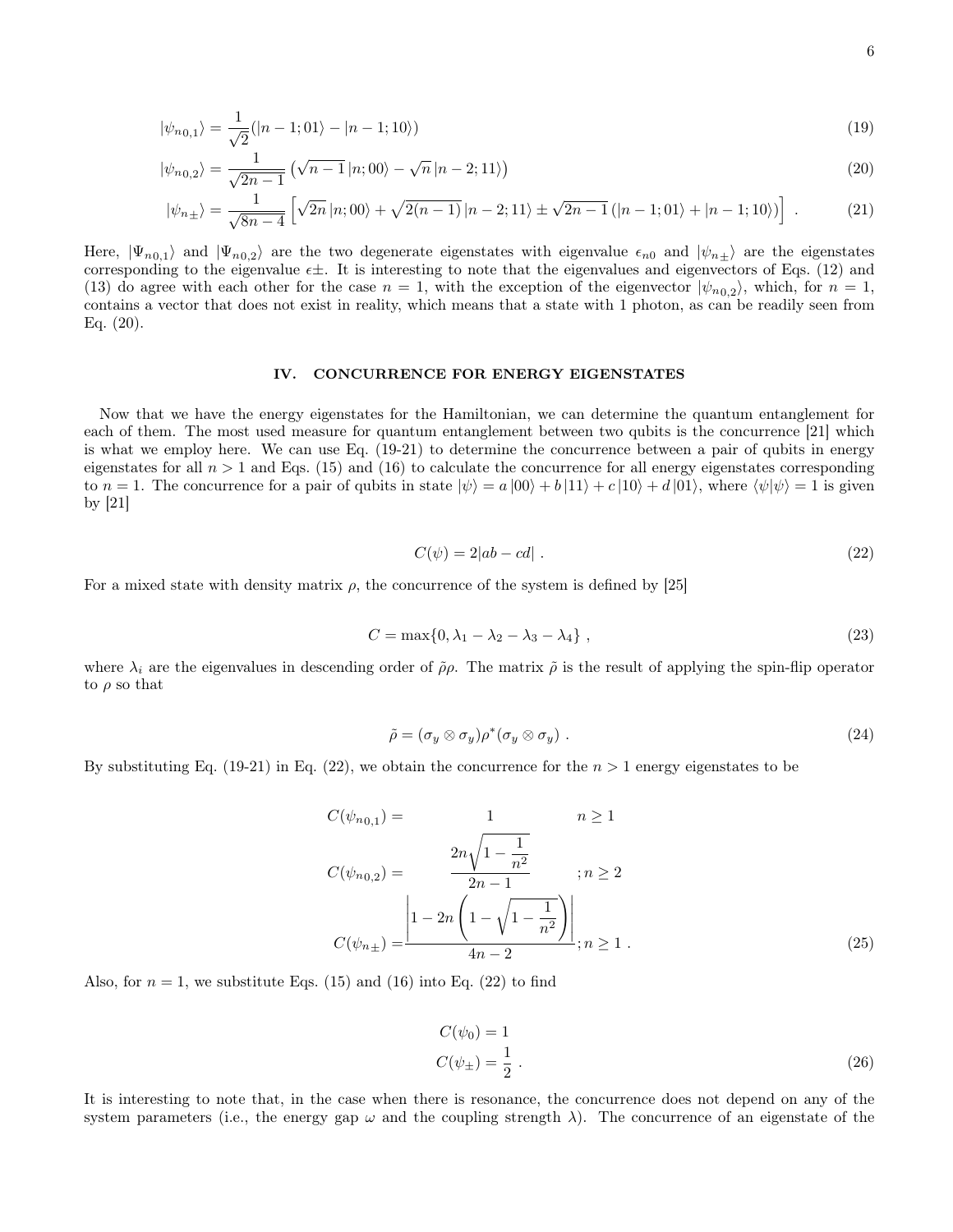Hamiltonian which is in a superposition of  $|\psi_{n0,1}\rangle$  and  $|\psi_{n0,2}\rangle$  such as  $|\Psi\rangle = \frac{1}{\sqrt{1-\frac{1}{2}}}$  $\frac{1}{\sqrt{|a|^2+|b|^2}}\left(a\ket{\psi_{n_0,1}}+b\ket{\psi_{n_0,2}}\right)$  is given by

$$
C(\Psi) = \frac{1}{|a|^2 + |b|^2} \left| a^2 - b^2 \frac{2n\sqrt{1 - \frac{1}{n^2}}}{2n - 1} \right| \tag{27}
$$

which can vary continuously between 0 and 1.

If the system is off resonance for the states represented by Eq.  $(10)$  or  $(10)$ , the concurrence will be equal to

$$
C(\psi_0) = 1
$$
  

$$
C(\psi_{\pm}) = \frac{2}{2 + a_{\pm}^2},
$$
 (28)

where  $a_{\pm}$  is given by Eq. [\(11\)](#page-4-4). We see that in this case the concurrence depends only on the dephasing  $(\omega_0 - \omega_k)$  and on the coupling strength between the qubits and a cavity mode photon,  $\lambda$ , but not on the individual frequencies  $\omega_0$ and  $\omega_k$ . It is reasonable to expect that the same will be true for  $n > 1$ .

#### <span id="page-6-0"></span>V. DISSIPATIVE SYSTEM

So far, we have considered ideal systems that do not interact with the environment. For those systems, the quantum entanglement is preserved, not decaying with time. However, real systems experience various forms of dissipation that end up destroying the entanglement between the qubits. In this section, we study the dynamics of the same system as described above , but now in the presence of dissipation, in order to see how the concurrence (and, with it, the quantum entanglement) evolves in time.

<span id="page-6-1"></span>From this point onward, we assume that this system is not isolated and, therefore, it suffers dissipation. When a system experiences any form of dissipation, its time evolution ceases to obey Schrödinger's equation. The most common forms of dissipation force the system to evolve under a master equation such as [\[30\]](#page-13-26)

$$
\dot{\rho} = -i[\hat{H}, \rho] + \kappa \mathcal{L}(\hat{a})\rho + \sum_{j=1}^{2} \left( \gamma \mathcal{L}(\hat{\sigma}_j^-)\rho + \gamma_\phi \mathcal{L}\left(\hat{\sigma}_j^{(3)}\right)\rho \right),\tag{29}
$$

<span id="page-6-3"></span>where  $\rho$  is the system's density matrix, the Lindblad operators  $\mathcal L$  are defined as [\[30\]](#page-13-26)

$$
\mathcal{L}(\hat{A})\rho = \hat{A}\rho\hat{A}^{\dagger} - \frac{1}{2} \left( \hat{A}^{\dagger}\hat{A}\rho + \rho \hat{A}^{\dagger}\hat{A} \right) , \qquad (30)
$$

and  $\kappa$ ,  $\gamma$  and  $\gamma_{\phi}$  represent possible channels of dissipation representing, respectively, the cavity relaxation, qubit relaxation and qubit dephasing.

<span id="page-6-2"></span>First, let us consider the effect due to each term of Eq. [\(29\)](#page-6-1). The Schrödinger term  $(i|H,\rho)$  neither creates nor destroys excitations, it can only transform a photon on an excitation on either qubit or transform an excitation on either qubit into a photon, the Lindblad terms can only destroy excitations or simply dephase the system. This means that, if we start with a system with a maximum value for  $n$  total excitations, we need only to concern ourselves with matrix elements between states with  $n$  or less total excitations, because neither term in the master equation is able to create excitations, only interchange them or destroy them. In particular, if we are interested in systems with one excitation, we need only treat matrix elements between the states  $|0;00\rangle \equiv |0\rangle, |0;10\rangle \equiv |1\rangle, |0;01\rangle \equiv |2\rangle$  and  $|1;00\rangle \equiv |3\rangle$ , where this relabeling was made for a cleaner notation. In this case, we can write the density matrix  $\rho(t)$ as [\[27\]](#page-13-23)

$$
\rho(t) = \sum_{i,j=0}^{3} \rho_{ij}(t) |i\rangle\langle j| , \qquad (31)
$$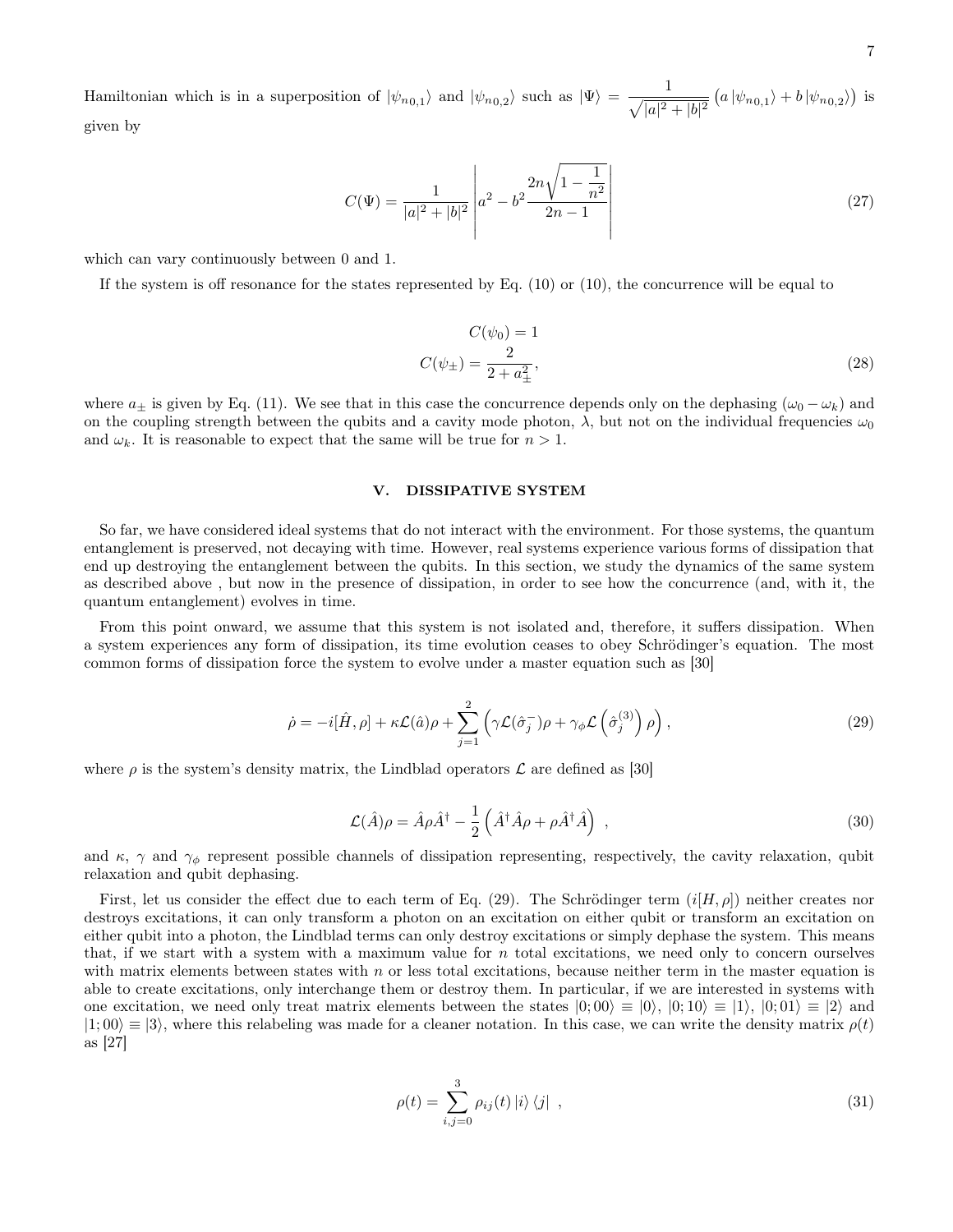where the matrix elements obey the usual conditions, i.e.,  $\rho_{ij} = \rho_{ji}^*$ ,  $0 \le \rho_{ii} \le 1$  and  $\sum_i \rho_{ii} = 1$ . Substituting [\(31\)](#page-6-2) into [\(29\)](#page-6-1), we find

<span id="page-7-0"></span>
$$
\dot{\rho}_{ij} = -i \langle i | [\hat{H}, \rho] | j \rangle + \langle i | \left[ \kappa \mathcal{L}(\hat{a}) \rho + \sum_{j=1}^{2} \left( \gamma \mathcal{L}(\sigma_j^-) \rho + \gamma_{\phi} \mathcal{L}(\sigma_j^{(3)}) \right) \right] \rho | j \rangle
$$
  
=  $\dot{\rho}_{Sij} + \dot{\rho}_{\mathcal{L}_{ij}}$ , (32)

where

<span id="page-7-2"></span>
$$
\dot{\rho}_{Sij} = -i \left\langle i \middle| \left[ \hat{H}, \rho \middle| \middle| j \right\rangle \right\rangle
$$
\n
$$
\dot{\rho}_{\mathcal{L}_{ij}} = \left\langle i \middle| \left[ \kappa \mathcal{L}(\hat{a}) \rho + \sum_{j=1}^{2} \left( \gamma \mathcal{L}(\sigma_j^-) \rho + \gamma_\phi \mathcal{L} \left( \sigma_j^{(3)} \right) \right) \right] \rho \left| j \right\rangle. \tag{33}
$$

In the low-temperature regime, we neglect the effect due to phonons on the properties of the graphene sheet and the decay of the system is governed by the cavity decay. In this regime, we have  $\gamma = \gamma_{\phi} = 0$ . Equation [\(32\)](#page-7-0) gives rise to a set of ten independent, linear differential equations that are dealt with in Appendix for the case where the main form of dissipation is through cavity decay. In the Appendix, we focus our attention on the steady states, which are preserved by the dynamics and on finding the differential equations that govern the dynamics for each element of the density matrix. The non-trivial steady state is found in equations [\(A19\)](#page-16-0) and [\(A20\)](#page-16-1). The differential equation system [\(A14\)](#page-16-2) was then used to create a program that simulates the dynamics.

<span id="page-7-1"></span>There are mainly two important results taken from the solution in Eq. [\(32\)](#page-7-0). The first one is that when dissipation comes mainly from cavity decay, meaning that at low temperature T, the maximum entangled Bell state  $|0; \Psi_-\rangle$ ,

$$
|0; \Psi_{-}\rangle = \frac{1}{\sqrt{2}} (|0; 10\rangle - |0; 01\rangle)
$$
 (34)

is a steady state and does not decay into the ground state. Another is that the characteristic decay time for all other states is of the order of  $\tau = 1/\kappa$ , as it should be expected.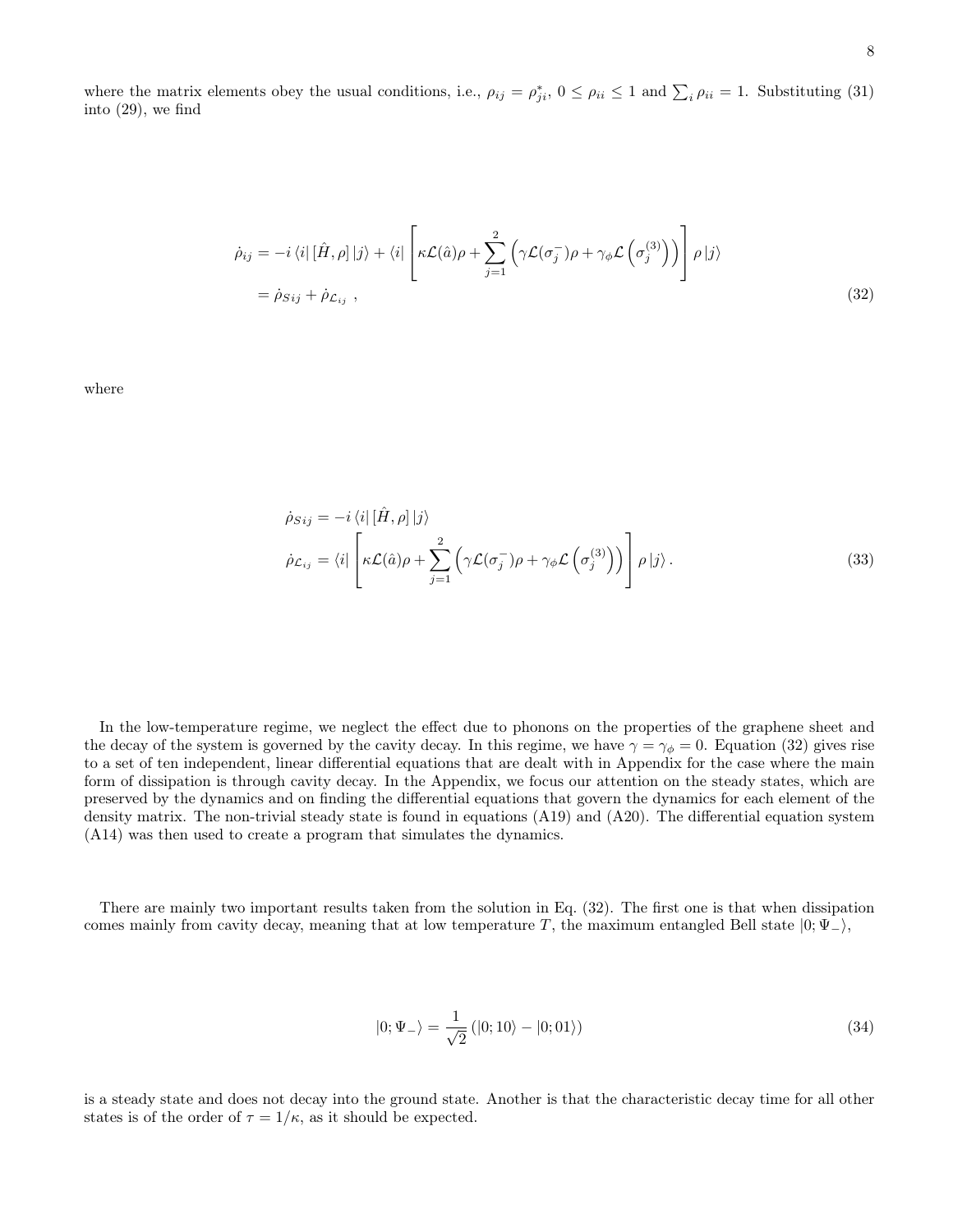<span id="page-8-1"></span><span id="page-8-0"></span>

Figure 2: Concurrence between two qubits as a function of time for a system with no dissipation for four different initial states (a)  $\rho_0 = |0;10\rangle \langle 0;10|$ , meaning the first qubit starts in the excited state and the second in the ground state; (b)  $|0; \Psi_-\rangle$   $\langle 0; \Psi_-|$ , the maximally entangled eigenstate of the unperturbed Hamiltonian [\(3\)](#page-3-1); (c)  $|0; \Psi_+\rangle$   $\langle 0; \Psi_+|$ , the maximally entangled state that is not an eigenstate of Eq. [\(3\)](#page-3-1); and (d)  $|1;00\rangle\langle1;00|$ , both qubits originally from the ground state and the cavity with a single photon.

As it was shown, the dynamics of a system that evolves under a master equation such as Eq. [\(32\)](#page-7-0) intertwines the states of both qubits. This means that one should expect the concurrence between those qubits to be a function of time. At low temperature, the system can only decay through the loss of cavity photons. In this case, the only two steady states are the ground state,  $|g\rangle = |0;00\rangle$ , which has no concurrence  $(C = 0)$  and the state  $|0;\Psi_{-}\rangle$ , given by Eq. [\(34\)](#page-7-1).

A computer program that simulates the time evolution of a system governed by equation [\(A14\)](#page-16-2) was written and both the concurrence and probability for the system to decay to the ground state were calculated as a function of time. For all the simulations shown in this session, we chose the Rabi frequency to be  $\frac{2\pi}{2\sqrt{2}}$ ns<sup>-1</sup>.

We start with Fig. [2](#page-8-1) by showing the evolution of the concurrence as a function of time for a system with no dissipation ( $\kappa = 0$ ). The effect of the dynamics is such that keeps the maximally entangled Bell state  $|0; \Psi_-\rangle$  is constant, as expected, and creates oscillations between states  $|0; \Psi_+\rangle$  and  $|1; 00\rangle$  with a frequency  $\omega = 2\sqrt{2}\lambda$ . The result is that the concurrence as a function of time presents oscillations with the same frequency between a maximum and minimum value that depends on the initial state. However, the most interesting result appears when we take dissipation into account. Figures [3a](#page-9-0)nd [4](#page-10-1) show what happens with such systems for two different initial states.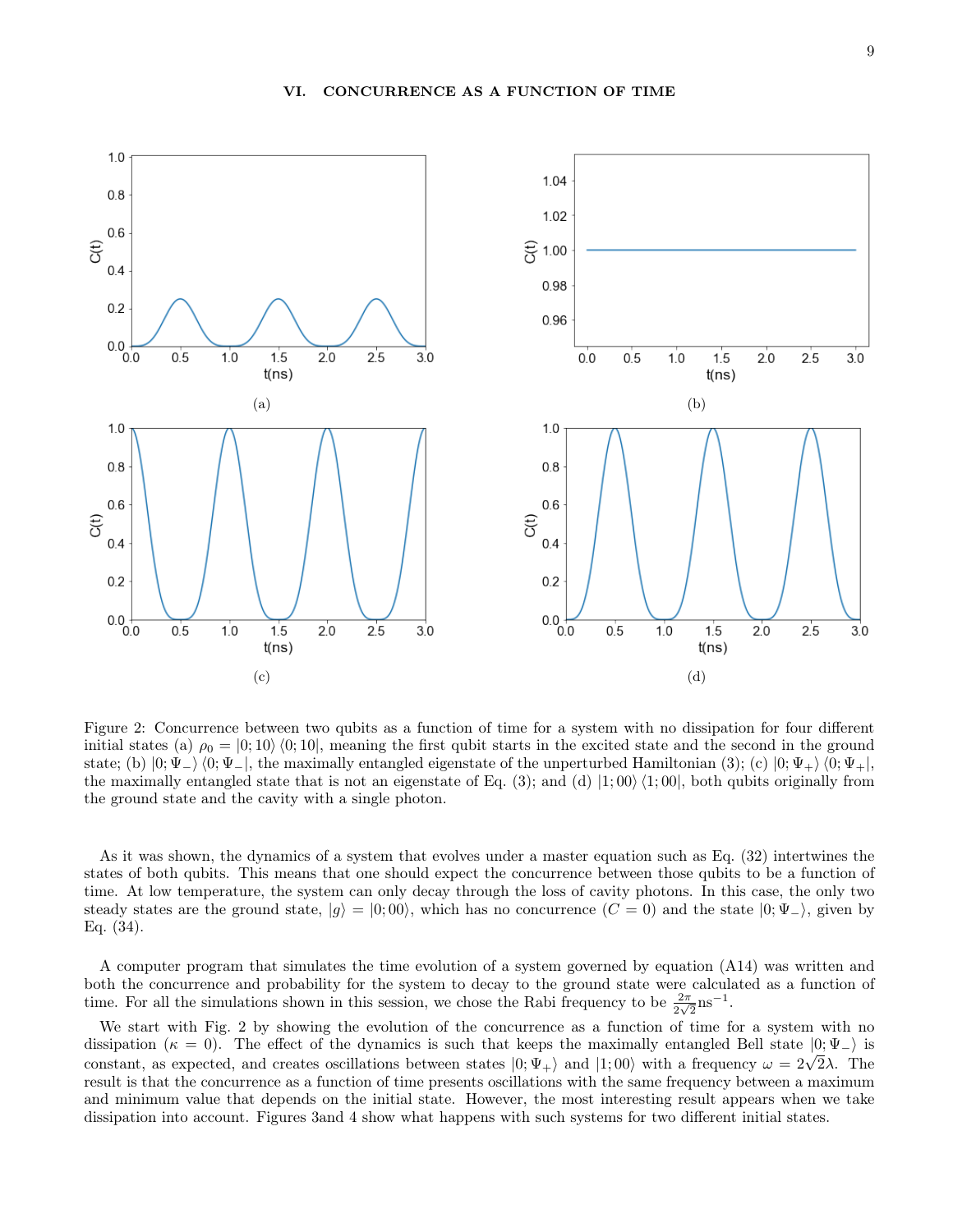

10

<span id="page-9-0"></span>

Figure 3: In the first row, concurrence between two qubits as a function of time for a system with dissipation for three different values of  $\kappa$ : (a)  $\kappa = 1$ ns<sup>-1</sup>; (b)  $\kappa = 0.1$ ns<sup>-1</sup> and (c)  $\kappa = 0.01$ ns<sup>-1</sup>. In the second row, we have the probability for the system to decay to the ground state as a function of time. In these simulation, the initial state of the system is always state  $\rho_0 = |0;10\rangle \langle 0;10|$ .

Figure [3](#page-9-0) shows how the concurrence evolves as a function of time for a system originally with one qubit in the excited state and one in the ground state for different cavity decay rates  $\kappa$ , while Fig. [4](#page-10-1) shows the same information for a system originally in the maximally entangled Bell state  $|0; \Psi_+\rangle$ . The interesting thing to note is that although for the one in Fig. [4](#page-10-1) the concurrence eventually decay to zero as the system decays to the ground state with probability one, for the initial state represented in Fig. [3,](#page-9-0) the decaying process actually increases the concurrence as time passes, and the decay probability goes to 0.5.

$$
\rho(t_0) = \rho_0 \left| \psi_0 \right\rangle \left\langle \psi_0 \right| + \rho_+ \left| \psi_+ \right\rangle \left\langle \psi_+ \right| + \rho_- \left| \psi_- \right\rangle \left\langle \psi_- \right| + \sum_{i \neq j} \rho_{ij} \left| \psi_i \right\rangle \left\langle \psi_j \right| + \rho_g \left| 0; 00 \right\rangle \left\langle 0; 00 \right| , \tag{35}
$$

where, as in Eq [\(10\)](#page-4-2),  $|\psi_0\rangle = |0; \Psi_-\rangle$  and the sum is taken over  $i, j = +, -$  and 0. The effect of the master equation on this basis is to keep  $\rho_0$  constant while slowly of all other terms on the first manifold (all  $\rho_{ij}$ 's along with  $\rho_{\pm}$ ) and increasing the probability for the system to be found on the ground state,  $\rho_g$ . The system will asymptotically decay to the final state.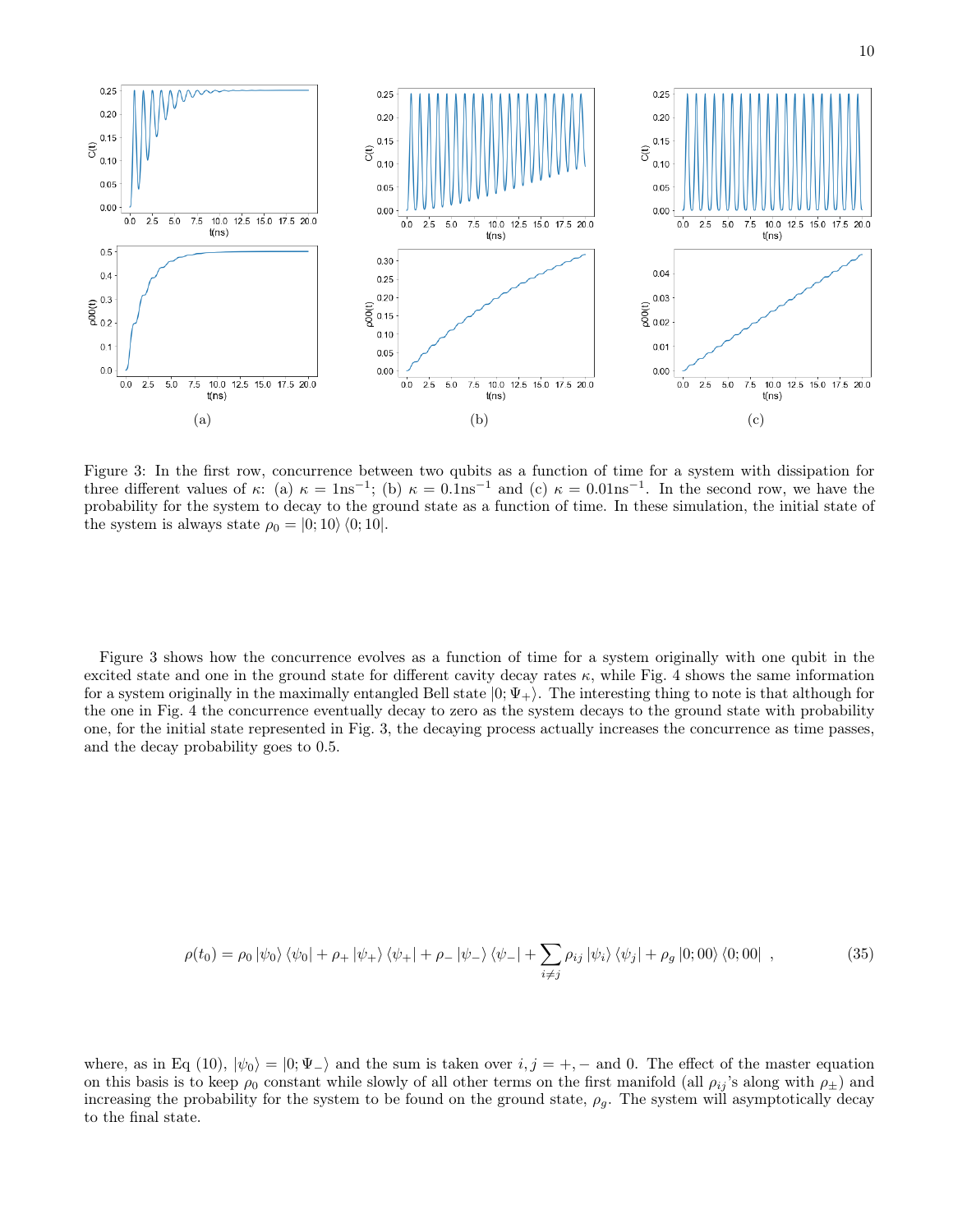<span id="page-10-1"></span>

Figure 4: The first row displays the concurrence between two qubits as a function of time for a system with dissipation for three different values of  $\kappa$ : (a)  $\kappa = 1$ ns<sup>-1</sup>; (b)  $\kappa = 0.1$ ns<sup>-1</sup> and (c)  $\kappa = 0.01$ ns<sup>-1</sup>. In the second row, we have the probability for the system to decay to the ground state as a function of time. In these simulations, the initial state of the system is always state  $\rho_0 = |0; \Psi_+\rangle \langle 0; \Psi_+|$ .

$$
\rho(t \to \infty) = \rho_0 |\psi_0\rangle \langle \psi_0| + (1 - \rho_0) |0; 00\rangle \langle 0; 00| . \qquad (36)
$$

<span id="page-10-2"></span>When the system reaches the state represented in Eq. [\(36\)](#page-10-2), the concurrence can be calculated in a straightforward way by Eq. [\(23\)](#page-5-3) and found to be

$$
C(t \to \infty) = \rho_0^2,\tag{37}
$$

which is nothing more than the square of the probability for the system to be found in the maximally entangled Bell state  $|0; \Psi_{-}\rangle$ , defined in Eq. [\(34\)](#page-7-1). The time which the system takes to decay to such a state is clearly dependent on the decay rate  $\kappa$  of the cavity, but the end state depends only on the initial state. This means that, in some cases, concurrence can be protected from, and even created by, dissipation in the system.

## <span id="page-10-0"></span>VII. CONCURRENCE BETWEEN EXCITONS ON A GRAPHENE SHEET UNDER STRAIN

We can now combine the results obtained in the previous sections to properly calculate the entanglement for our system of interest. In order to do so, we consider the same system as that in Ref. [\[15\]](#page-13-13), which is that for a graphene sheet under a strain-induced magnetic field of magnitude  $\frac{B_z}{e} = 50$  T, embedded in a GaAs microcavity with dielectric constant  $\varepsilon = 13$ . Assuming that the system is in resonance with the cavity, we need only to find the value of the Rabi splitting in order to calculate the time evolution of the concurrence between the excitons.

<span id="page-10-3"></span>The Rabi splitting for excitons in graphene under a high magnetic field inside an optical microcavity has been calculated and found to be [\[31\]](#page-13-27)

$$
\hbar \lambda = e \left( \frac{\hbar \pi v_F r_B}{\sqrt{2} \epsilon W} \right)^{\frac{1}{2}},\tag{38}
$$

where e is the electronic charge,  $r_B = \sqrt{\hbar/B_z}$  is the magnetic length for chosen magnetic field  $B_z$ ,  $\epsilon$  is the dielectric constant of the cavity,  $v_F$  is the Fermi velocity for electrons in graphene and W is the cavity's volume. The calculations in Ref. [\[31\]](#page-13-27) that led to Eq. [\(38\)](#page-10-3) depended only on a single electron wave function and on the fact that the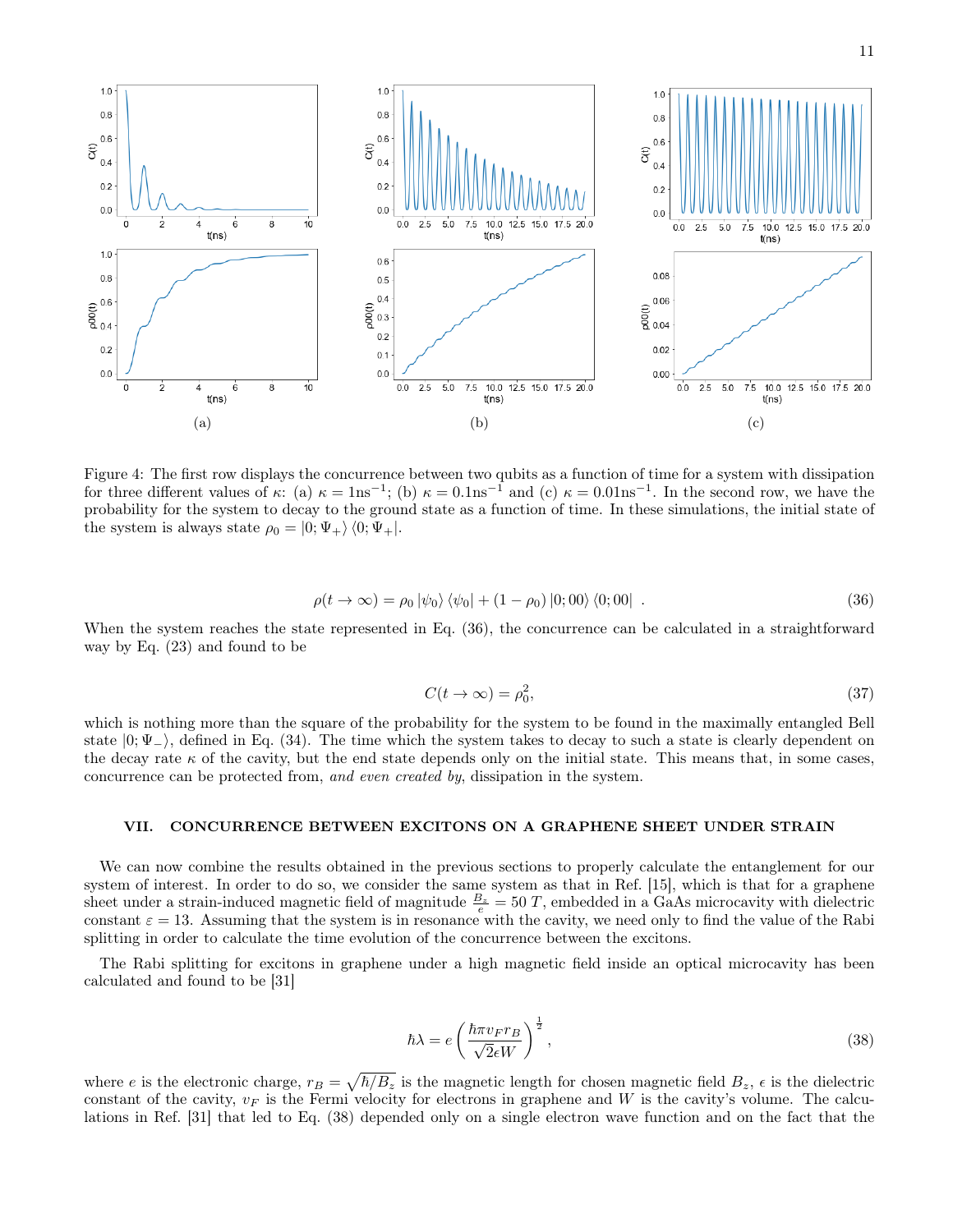excitonic binding energy was much smaller than the band gap. The single electron wave function for an electron in a pseudomagnetic field is completely isomorphic to that of an electron in an external magnetic field and the excitonic binding energy is also much smaller than the gap. This means that the Rabi splitting for excitons on a graphene sheet under strain is the same as the one for excitons on a graphene sheet in high magnetic field and is also given by Eq. [\(38\)](#page-10-3). Choosing the intensity of the strain-induced pseudomagnetic field as  $\frac{B_z}{e} = 50 T$ , a number that has been achieved experimentally for carbon nanotubes [\[14\]](#page-13-12), the Fermi velocity for electrons in graphene to be  $v_F = 10^6 m/s$ and a GaAs microcavity ( $\varepsilon = 13$ ) of volume  $W = 1.69 \times 10^3 \mu m^3$  [\[32\]](#page-13-28), the Rabbi splitting becomes  $\hbar \lambda = 0.027$  meV. The time evolution of the mean value of the concurrence was calculated for such a system that is inside a medium quality cavity, where photons have a medium lifetime of 1  $\mu$ s ( $\kappa = 10^{-3}ns^{-1}$ ). Those results are shown in Fig. [5](#page-11-1) for many different initial states. The initial states  $|\Psi_0\rangle$  considered in Fig. [5](#page-11-1) for  $t = 0$  could be prepared, for example, by creating the excitons by irradiating a precise femtosecond laser pump on the graphene sheet.

<span id="page-11-1"></span>

Figure 5: In the first row, the concurrence between a pair of qubits averaged in a single Rabi cycle as a function of time for a system with dissipation for three chosen initial states  $|\Psi_0\rangle$ : (a)  $|\Psi_0\rangle = |0;10\rangle$ ; (b)  $|\Psi_0\rangle = |0;\Psi_-\rangle$  and (c)  $|\Psi_0\rangle = |0; \Psi_+\rangle$ . The second row shows the probability for the system decaying to the ground state as a function of time.

Figure [5](#page-11-1) shows that the effect due to cavity decay is not always the one which might seem intuitive, i.e., destroying the concurrence between excitons. This may be true if the system starts with no component in the Bell state  $|0; \Psi_-\rangle$ , when written in Bell's basis. However, if there are components on this basis vector, the final concurrence will not be zero and can occasionally even increase with time due solely to the fact that the cavity decays. For such systems, the concurrence between two PMEs can be preserved throughout the entire lifetime of the excitons on graphene which, at low temperatures, can be a very long time since in this regime, excitons can only decay by photon emission and the  $|0; \Psi_{-}\rangle$  state is protected from such decay. Even though we considered excitons on a graphene sheet under strain throughout this paper, the same results apply to any excitonic system in which excitons have a set of discrete energy levels. One such example is for trapped excitons on a TMDC monolayer or bilayer. One can make such a trap by, for example, pinning the TMDC with a thin needle [\[16\]](#page-13-14) or by applying a potential difference between two layers at a given point [\[17\]](#page-13-15).

### <span id="page-11-0"></span>VIII. POSSIBLE PHYSICAL REALIZATIONS

The following physical realizations are possible for similar qubits based on intervalley excitons: First, for pristine (or gapless) graphene with donor impurities or due to the control electrode, the chemical potential will be in the upper (conductivity) band. Then a magnetic transition is possible between Landau levels in the same conduction band. This transition requires pumping with terahertz photons. As a result of pumping by terahertz photons with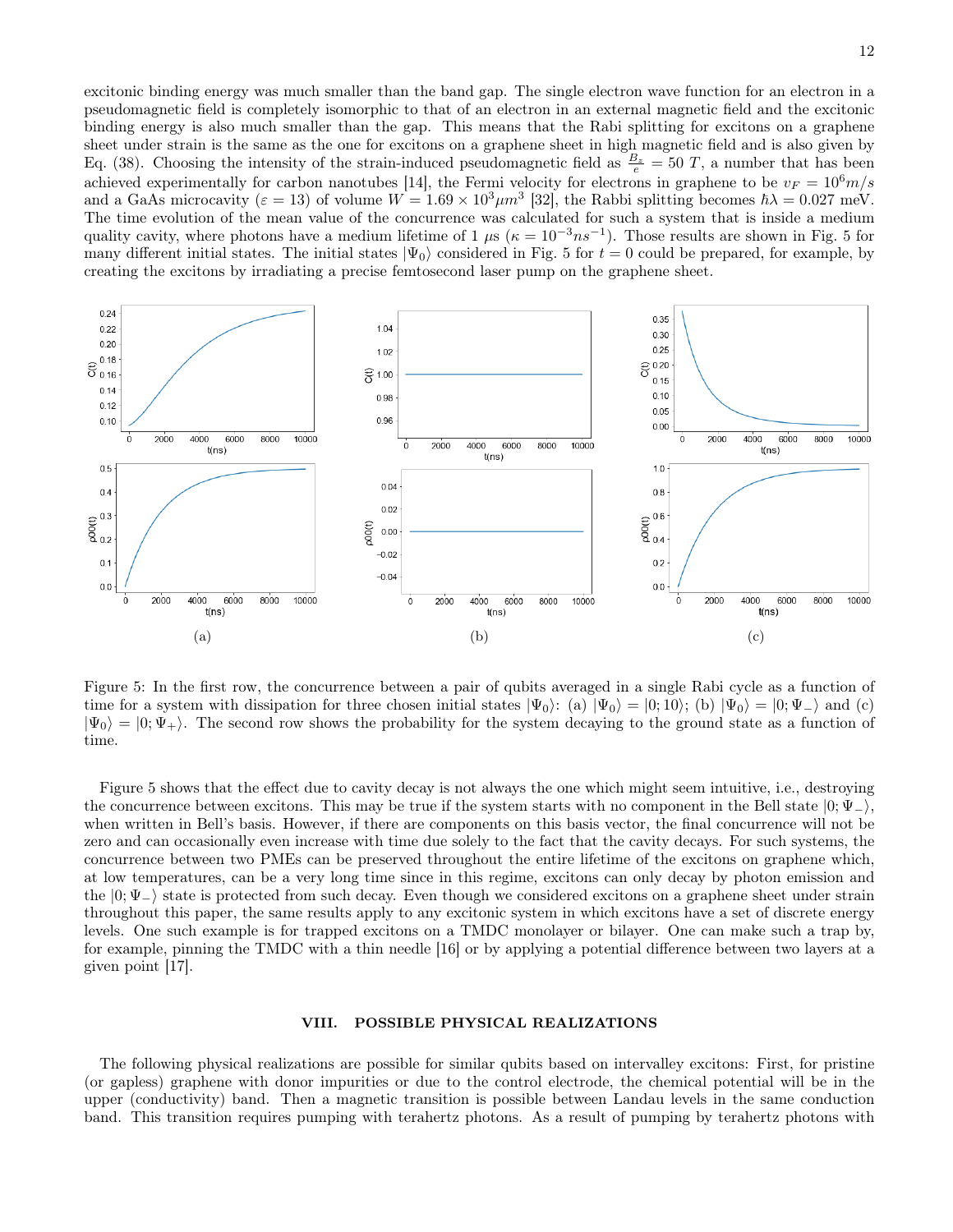linear polarization, intervalley excitons will arise. Secondly, in pristine graphene, pumping by photons in the optical region of the spectrum is necessary, which transfers electrons from the filled Landau level in the valence band to an unfilled Landau level in the conduction band.

Note that the results of this work are valid not only for inter-valley excitons in graphene in a pseudomagnetic field, but also for excitons in other physical systems with a discrete spectrum. For example, one can use excitons in a TMDC material in a 2D trap created by the deformation potential from the tip of a scanning probe microscope. Another option is a system of Frenkel excitons in 2D organic materials. For efficient control of such qubits and their use in quantum technologies, these systems can be placed in a spatially limited optical cavity with a discrete photon spectrum with resonant frequencies for qubits.

The most important property of qubits used in quantum technologies is quantum entanglement, and no entanglement occurs during adiabatic changes in the system of qubits. For entanglement, a non-adiabatic effect is necessary. With such an effect, interesting phenomena also arise in quantum electrodynamics in a cavity such as the dynamic Lamb effect (see Refs. [\[26,](#page-13-22) [33\]](#page-13-29) and references therein). In fact, quantum entanglement should appear immediately upon the above-described appearance of intervalley excitons after pumping with linearly polarized light. Similarly, quantum entanglement of qubits should appear immediately after the pumping of excitons in the trap or pumping of Frenkel excitons. Calculating the properties of such quantum entanglement and its time dependence is the goal of our work. Modern quantum technologies and the prospects for their development are based on the use of quantum two-level systems, i.e., qubits.

A number of physical realizations of qubits in systems with discrete spectra have been mentioned. These include ultra cold ions and atoms in traps, impurities in diamond, and various types of superconducting qubits. Ordinary extended semiconductors and new 2D materials, TMDC, have a band spectrum. But, in a transverse magnetic fields 2D systems have a discrete spectrum consisting of degenerate Landau levels. However, when electrons are excited from filled Landau levels to unfilled ones, electrons and holes due to the Coulomb attraction form 2D magnetoexcitons, the energy of which depends continuously on the integral of motion in a magnetic field, i.e., the magnetic momentum. This integral of motion is a consequence of the invariance of the system with respect to simultaneous translation and gauge transformation (see Refs. [\[1,](#page-13-0) [2\]](#page-13-1)). As a result of the continuous dependence of the magnetoexciton energy on the magnetic pulse, the full spectrum of the system is not discrete, but consists of bands (see Ref. [\[3\]](#page-13-2)).

Principally new properties of 2D systems arise in pseudomagnetic fields, which arise, in particular, in graphene under strain. This is due to the fact that the effect of pseudomagnetic fields does not depend on the sign of the charge and is the same for electrons and holes.Another important property of graphene is the chirality of only two independent valleys, which leads to the fact that circularly polarized light is absorbed in different valleys of graphene, depending on the sign of circular polarization. Additionally, the consequence of chirality is that the resulting pseudomagnetic field during deformation has a different sign in different valleys. Consequently, the appearance of a pseudomagnetic field due to deformation of graphene does not contradict the absence of violation of invariance with respect to time reversal contrary to the case of graphene in real magnetic field.

If graphene is pumped by plane polarized photons, they are absorbed in both valleys, accompanied by the appearance of electrons and holes in them. As a result of the Coulomb attraction, these electrons and holes form excitons not only in the same valley but also from different valleys. They are more stable due to forbidden luminescence as a consequence of the law of energy and momentum conservation. It can be easily shown that action of pseudomagnetic fields, contrary to real magnetic fields, does not depend on charges. Also, pseudomagnetic fields in different valleys have opposite sign and act the same on the electron and the hole. Consequently, intervalley pseudomagnetoexcitons have discrete spectra and can be used as quantum elements in quantum technologies.

# <span id="page-12-0"></span>IX. CONCLUDING REMARKS

In this paper, we have investigated quantum entanglement between a pair of excitons, formed by an electron and a hole from different valleys in a graphene monolayer under strain within an optical microcavity. We first developed a Jaynes-Cummings like model for two qubits coupled to a single cavity mode that governs the system in the rotating wave approximation (RWA). We then calculated the energy eigenstates of such a model. We measured the degree of entanglement of such states by calculating the concurrence between the two qubits in each of these eigenstates. It was shown that if the system is allowed to decay only through the emission of cavity photons, which is the case at low temperatures, there is a maximally entangled eigenstate which is protected from decay. We showed that the existence of such a state leads to the counter-intuitive consequence that, for some initial states of the system, the fact that the cavity is leaky can actually lead to an increase in the average concurrence on the timescales of the average photonic lifetime. Lastly, we used the energy eigenfunctions and eigenvalues for PMEs obtained in Ref. [\[15\]](#page-13-13)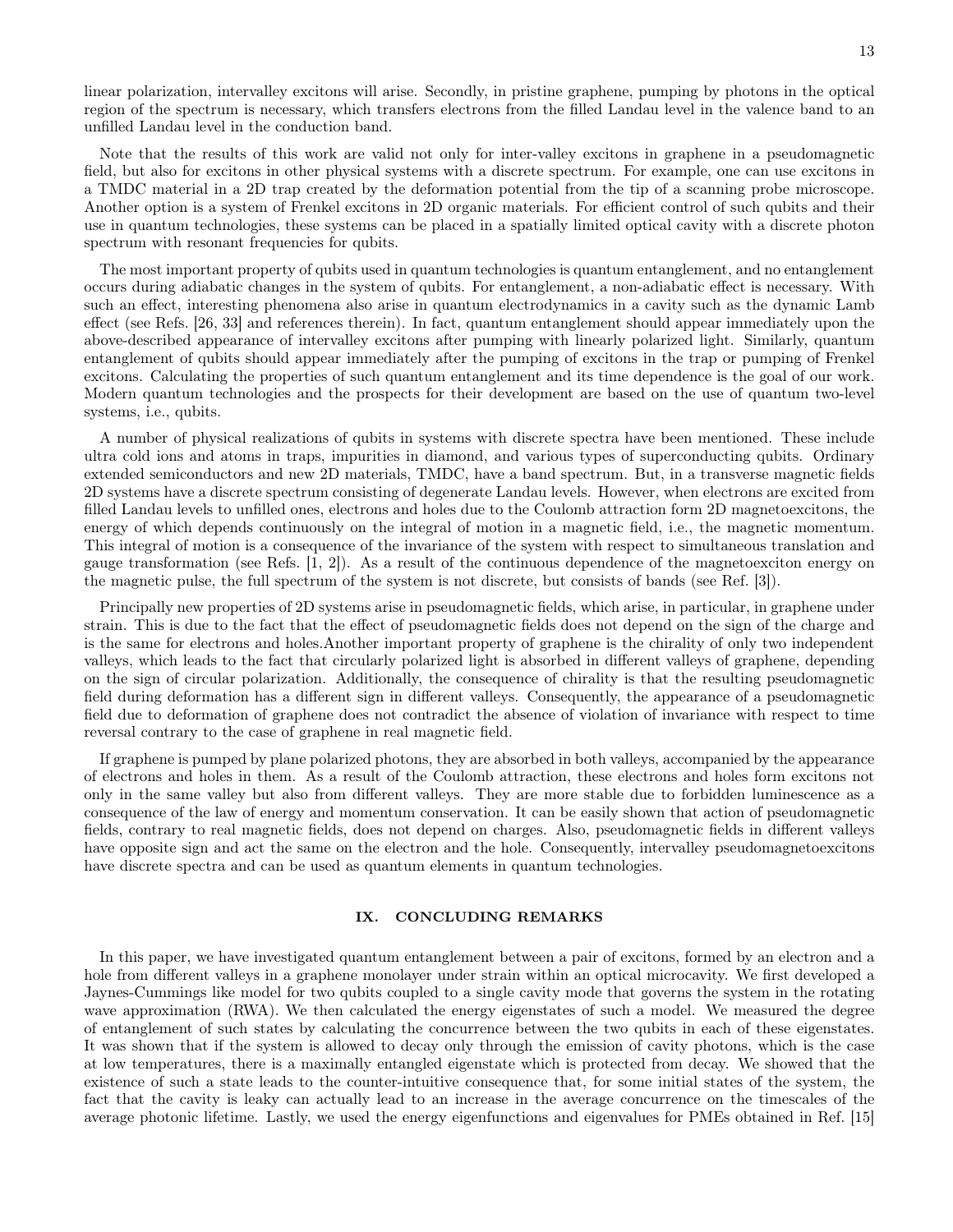to formally calculate the time evolution of the concurrence between two PMEs in graphene. In addition, we have discussed the applicability of our approach for different 2D materials, such as TMDC monolayers.

### ACKNOWLEDGMENTS

O.L.B. is grateful to Y. Abranyos, M. Amico, J. Bergou, R. T. Brierley, M. Gershenson, M. Hatridge, M. Hillery, R. Ya. Kezerashvili, G. V. Kolmakov, A. N. Korotkov, P. B. Littlewood, W. K. Wootters, and K. G. Ziegler for the valuable discussions. The authors are grateful for support by grants: O.L.B. - the PSC CUNY Grant No. 61538-00 49; O.L.B. and G.P.M. and U.S. ARO grant No. W911NF1810433. G.G. would like to acknowledge the support from the Air Force Research Laboratory (AFRL) through Grant No. FA9453-21-1-0046. The part devoted to new physical realizations of qubits and ququarts was supported by the RFBR grants No. 20- 02-00410 and No. 20-52-00035. Yu.E.L. acknowledged Basic Research Program at the National Research University HSE.

- <span id="page-13-0"></span>[1] Y. E. Lozovik and A. M. Ruvinsky, Phys. Lett. A 227, 271 (1997).
- <span id="page-13-1"></span>[2] Y. E. Lozovik and A. M. Ruvinsky, JETP 85, 979 (1997).
- <span id="page-13-2"></span>[3] I. V. Lerner and Y. E. Lozovik, JETP 51, 588 (1980).
- <span id="page-13-3"></span>[4] T. Ando, A. B. Fowler, and F. Stern, Rev. Mod. Phys. 54, 437 (1982).
- [5] Y. A. Bychkov and E. I. Rashba, J. Phys. C: Solid state Phys. 17, 6039 (1984).
- <span id="page-13-4"></span>[6] C. W. J. Beenakker and H. van Houten, in Solid State Physics, Vol. 44 (Elsevier, 1991) p. 1.
- <span id="page-13-5"></span>[7] K. S. Novoselov, A. K. Geim, S. V. Morozov, D. Jiang, Y. Zhang, S. V. Dubonos, I. V. Grigorieva, and A. A. Firsov, Science **306**, 666 (2004).
- <span id="page-13-6"></span>[8] E. McCann and V. I. Fal'ko, Phys. Rev. Lett. 96, 086805 (2006).
- <span id="page-13-9"></span>[9] F. Guinea, M. I. Katsnelson, and A. K. Geim, Nature Physics 6, 30 (2010).
- <span id="page-13-7"></span>[10] F. Guinea, A. K. Geim, M. I. Katsnelson, and K. S. Novoselov, Phys. Rev. B 81, 035408 (2010).
- <span id="page-13-8"></span>[11] M. I. Katsnelson, Materials today 10, 20 (2007).
- <span id="page-13-10"></span>[12] B. Amorim, A. Cortijo, F. De Juan, A. G. Grushin, F. Guinea, A. Gutiérrez-Rubio, H. Ochoa, V. Parente, R. Roldán, P. San-Jose, et al., Phys. Rep. 617, 1 (2016).
- <span id="page-13-11"></span>[13] F. Guinea, M. I. Katsnelson, and M. A. H. Vozmediano, Phys. Rev. B 77, 075422 (2008).
- <span id="page-13-12"></span>[14] N. Levy, S. A. Burke, K. L. Meaker, M. Panlasigui, A. Zettl, F. Guinea, A. H. C. Neto, and M. F. Crommie, Science 329, 544 (2010).
- <span id="page-13-13"></span>[15] O. L. Berman, R. Y. Kezerashvili, Y. E. Lozovik, and K. G. Ziegler, arXiv preprint arXiv:2004.10582 (2020).
- <span id="page-13-14"></span>[16] V. Negoita, D. W. Snoke, and K. Eberl, Appl. Phys. Lett. 75, 2059 (1999).
- <span id="page-13-15"></span>[17] Z. Vörös, D. W. Snoke, L. Pfeiffer, and K. West, Phys. Rev. Lett. 97, 016803 (2006).
- <span id="page-13-16"></span>[18] A. Kormányos, G. Burkard, M. Gmitra, J. Fabian, V. Zólyomi, N. D. Drummond, and V. Fal'ko, 2D Mater. 2, 022001  $(2015).$
- <span id="page-13-17"></span>[19] G. Wang, A. Chernikov, M. M. Glazov, T. F. Heinz, X. Marie, T. Amand, and B. Urbaszek, Rev. Mod. Phys. 90, 021001 (2018).
- <span id="page-13-18"></span>[20] E. O. Kiktenko, A. S. Nikolaeva, P. Xu, G. V. Shlyapnikov, and A. K. Fedorov, Phys. Rev. A 101, 022304 (2020).
- <span id="page-13-19"></span>[21] W. K. Wootters, Philosophical Transactions of the Royal Society of London. Series A: Mathematical, Physical and Engineering Sciences 356, 1717 (1998).
- <span id="page-13-20"></span>[22] C. H. Bennett, D. P. DiVincenzo, J. A. Smolin, and W. K. Wootters, Phys. Rev. A 54, 3824 (1996).
- [23] V. Vedral, M. B. Plenio, M. A. Rippin, and P. L. Knight, Phys. Rev. Lett. 78, 2275 (1997).
- [24] M. J. Donald and M. Horodecki, Phys. Lett. A **264**, 257 (1999).
- <span id="page-13-21"></span>[25] W. K. Wootters, Quantum Inf. Comput. 1, 27 (2001).
- <span id="page-13-22"></span>[26] O. L. Berman, R. Y. Kezerashvili, and Y. E. Lozovik, Phys. Rev. A 94, 052308 (2016).
- <span id="page-13-23"></span>[27] L. E. Ballentine, Quantum mechanics: a modern development (World Scientific, Singapore, 2014).
- <span id="page-13-24"></span>[28] E. T. Jaynes and F. W. Cummings, Proceedings of the IEEE 51, 89 (1963).
- <span id="page-13-25"></span>[29] B. W. Shore and P. L. Knight, J. Mod. Opt. 40, 1195 (1993).
- <span id="page-13-26"></span>[30] M. A. Nielsen and I. Chuang, *Quantum computation and quantum information* (Cambridge University Press, Cambridge, England, 2010).
- <span id="page-13-27"></span>[31] O. L. Berman, R. Y. Kezerashvili, and Y. E. Lozovik, Phys. Rev. B 80, 115302 (2009).
- <span id="page-13-28"></span>[32] K. J. Vahala, Nature 424, 839 (2003).
- <span id="page-13-29"></span>[33] D. S. Shapiro, A. A. Zhukov, W. V. Pogosov, and Y. E. Lozovik, Phys. Rev. A 91, 063814 (2015).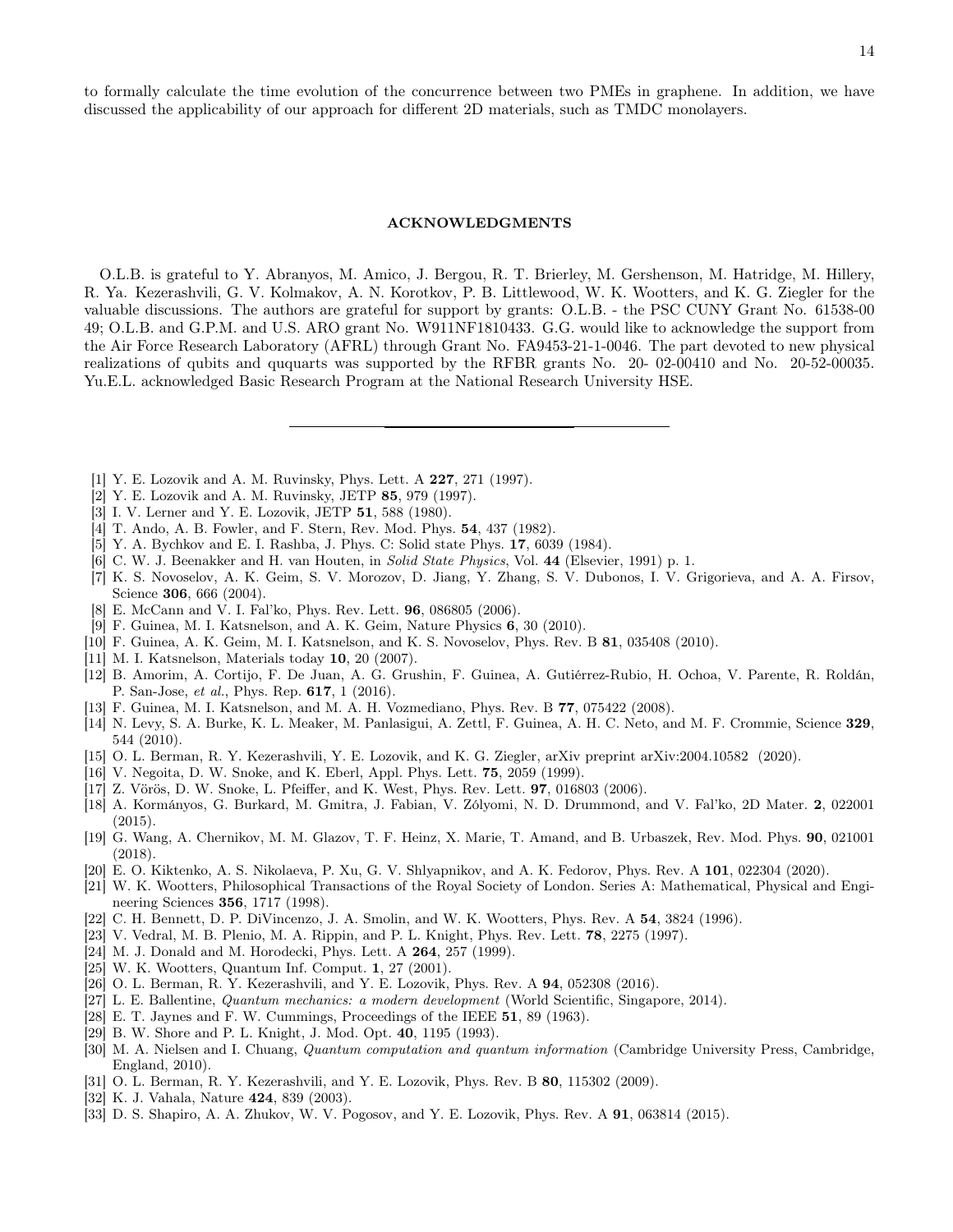# Appendix A: Dissipative dynamics

We determine the solution for the set of differential equations represented by Eq. [\(32\)](#page-7-0), in the case where only the cavity decay is included ( $\gamma = \gamma_{\phi} - 0$ ). For this, we first turn our attention to the dissipative term represented by Eq. [\(33\)](#page-7-2). If  $\gamma = \gamma_{\phi} - 0$ , this equation becomes

<span id="page-14-1"></span>
$$
\dot{\rho}_{\mathcal{L}_{ij}} = \langle i | \kappa \mathcal{L}(\hat{a}) \rho | j \rangle \n= \hat{a} \rho \hat{a}^{\dagger} - \frac{1}{2} (\hat{a}^{\dagger} \hat{a} \rho + \rho \hat{a}^{\dagger} \hat{a}).
$$
\n(A1)

On this manifold, the effect of the operator  $\hat{a}$  is to take the system from the state with one photon and zero excitonic excitations,  $|3\rangle = |1;00\rangle$ , to the ground state  $|0\rangle = |0;00\rangle$ , i.e.,

<span id="page-14-0"></span>
$$
\hat{a} = |0\rangle\langle 3| \tag{A2}
$$

$$
\hat{a}^{\dagger} = |3\rangle\langle 0| \,. \tag{A3}
$$

Making use of Eq.] [\(A2-A3\)](#page-14-0) in Eq. [\(A1\)](#page-14-1), we find

$$
\mathcal{L}(\hat{a})\rho = \rho_{33} (|0\rangle \langle 0| - |3\rangle \langle 3|) - \frac{1}{2} \sum_{j=0}^{2} (\rho_{3j} |3\rangle \langle j| + \rho_{j3} |j\rangle \langle 3|) , \qquad (A4)
$$

where  $\rho_{ij} = \langle i | \rho | j \rangle$ . This leads to

<span id="page-14-2"></span>
$$
\dot{\rho}_{\mathcal{L}_{00}} = \kappa \rho_{33}
$$
  
\n
$$
\dot{\rho}_{\mathcal{L}_{33}} = -\kappa \rho_{33}
$$
  
\n
$$
\dot{\rho}_{\mathcal{L}_{i3}} = -\frac{\kappa}{2} \rho_{i3}; i = 0, 1, 2
$$
  
\n
$$
\dot{\rho}_{\mathcal{L}_{01}} = \dot{\rho}_{\mathcal{L}_{02}} = \dot{\rho}_{\mathcal{L}_{11}} = \dot{\rho}_{\mathcal{L}_{12}} = \dot{\rho}_{\mathcal{L}_{22}} = 0 \quad ,
$$
\n(A5)

All the other coefficients are obtained by recalling that  $\rho_{ij} = \rho_{ji}^*$ .

In order to find the terms  $\dot{\rho}_{S_{ij}}$ , we first determine the result obtained when the Hamiltonian acts on each state of our basis, i.e.,

$$
\hat{H} |0\rangle = 0
$$
\n
$$
\hat{H} |1\rangle = \omega_0 |1\rangle + \lambda |3\rangle
$$
\n
$$
\hat{H} |2\rangle = \omega_0 |2\rangle + \lambda |3\rangle
$$
\n
$$
\hat{H} |3\rangle = \omega_k |3\rangle + \lambda (|1\rangle + |2\rangle) .
$$
\n(A6)

Making use of this result in Eq. [\(30\)](#page-6-3), we find

<span id="page-14-3"></span>
$$
\dot{\rho}_{S_{00}} = 0\n\dot{\rho}_{S_{01}} = i\omega_0 \rho_{01} + i\lambda \rho_{03}\n\dot{\rho}_{S_{02}} = i\omega_0 \rho_{02} + i\lambda \rho_{03}\n\dot{\rho}_{S_{03}} = i\omega_k \rho_{03} + i\lambda (\rho_{01} + \rho_{02})\n\dot{\rho}_{S_{11}} = -i\lambda (\rho_{31} - \rho_{13})\n\dot{\rho}_{S_{12}} = -i\lambda (\rho_{32} - \rho_{13})\n\dot{\rho}_{S_{13}} = -i(\omega_0 - \omega_k) \rho_{13} - i\lambda (\rho_{33} - \rho_{11} - \rho_{12})\n\dot{\rho}_{S_{22}} = -i\lambda (\rho_{32} - \rho_{23})\n\dot{\rho}_{S_{23}} = -i(\omega_0 - \omega_k) \rho_{23} - i\lambda (\rho_{33} - \rho_{22} - \rho_{21})\n\dot{\rho}_{S_{33}} = -i\lambda (\rho_{13} - \rho_{31} + \rho_{23} - \rho_{32}).
$$
\n(A7)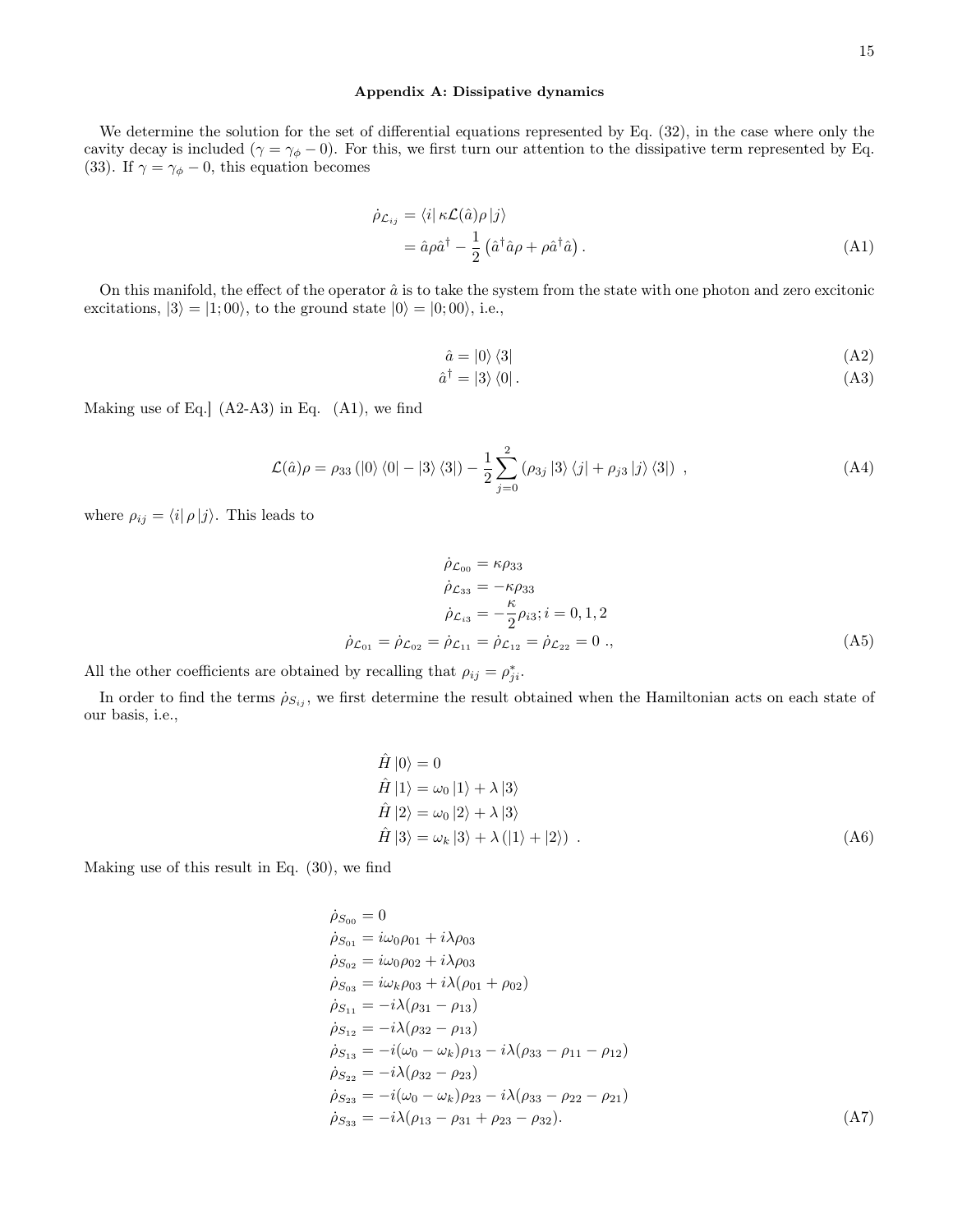By combining Eqs. [\(A5\)](#page-14-2) through (A5), with Eqs. [\(A7\)](#page-14-3) through (A7) and using the fact that  $\rho_{ij} = \rho_{ji}^*$ , we can rewrite Eq.  $(32)$  as

$$
\dot{\rho}_V = \left[i\Lambda + \frac{\kappa}{2}\Gamma\right]\rho_V,\tag{A8}
$$

where  $\rho_V$  is the column vector

$$
\rho_V = (\rho_{00}, \rho_{01}, \rho_{10}, \rho_{02}, \rho_{20}, \rho_{03}, \rho_{30}, \rho_{11}, \rho_{12}, \rho_{21}, \rho_{13}, \rho_{31}, \rho_{22}, \rho_{23}, \rho_{32}, \rho_{33},)^T, \tag{A9}
$$

the matrix  $\Lambda$  is given by

|             |                | $\theta$       |                |                |                |                |                  | $\theta$       | $\left( \right)$ | 0              |                       |                       | 0              |                       | 0                     |                |  |       |
|-------------|----------------|----------------|----------------|----------------|----------------|----------------|------------------|----------------|------------------|----------------|-----------------------|-----------------------|----------------|-----------------------|-----------------------|----------------|--|-------|
| $\Lambda =$ |                | $0 \omega_0$   | $\theta$       | $\Omega$       | $\Omega$       |                | 0                | $\theta$       | $\theta$         | $\theta$       |                       |                       |                |                       |                       |                |  |       |
|             | $\theta$       | $\theta$       | $-\omega_0$    | 0              | $\theta$       | $\theta$       | $-\lambda$       | $\theta$       | $\Omega$         | $\Omega$       |                       |                       | $\Omega$       |                       |                       | 0              |  |       |
|             | $\overline{0}$ | $\theta$       | $\overline{0}$ | $\omega_0$     | $\theta$       | $\lambda$      | $\overline{0}$   | $\overline{0}$ | $\theta$         | $\Omega$       |                       |                       | $\Omega$       |                       |                       | 0              |  |       |
|             | $\theta$       | $\overline{0}$ | $\overline{0}$ | $\Omega$       | $-\omega_0$    | $\Omega$       |                  | $\Omega$       | $\theta$         | $\Omega$       |                       |                       |                |                       |                       | 0              |  |       |
|             | $\theta$       |                | $\overline{0}$ | $\lambda$      | $\theta$       | $\omega_k$     | $\overline{0}$   | $\theta$       | $\theta$         | $\theta$       |                       |                       | $\Omega$       |                       | 0                     | 0              |  |       |
|             | $\theta$       | $\overline{0}$ | $-\lambda$     | $\overline{0}$ | $-\lambda$     | $\overline{0}$ | $-\omega_k$      | $\overline{0}$ | $\theta$         | $\theta$       |                       |                       | $\theta$       |                       | 0                     | 0              |  |       |
|             | $\Omega$       | $\Omega$       | $\Omega$       | $\Omega$       | $\theta$       | 0              | $\overline{0}$   | $\overline{0}$ | $\Omega$         | $\Omega$       |                       |                       | $\Omega$       |                       | 0                     | $\overline{0}$ |  |       |
|             | $\theta$       |                | $\overline{0}$ | $\theta$       | $\theta$       | $\Omega$       | $\overline{0}$   | $\overline{0}$ | $\theta$         | $\theta$       |                       |                       | $\Omega$       |                       |                       | $\theta$       |  | (A10) |
|             | $\theta$       | $\theta$       | $\overline{0}$ | $\theta$       | $\theta$       | $\Omega$       | $\overline{0}$   | $\overline{0}$ | $\overline{0}$   | $\overline{0}$ |                       | $-\lambda$            | $\theta$       |                       | $\overline{0}$        | $\theta$       |  |       |
|             | $\theta$       | $\Omega$       | $\overline{0}$ | $\theta$       | $\overline{0}$ | $\overline{0}$ | $\boldsymbol{0}$ | $\lambda$      | $\lambda$        | $\overline{0}$ | $(\omega_k-\omega_0)$ | $\Omega$              |                |                       | $\theta$              | $-\lambda$     |  |       |
|             | $\theta$       | $\theta$       | $\overline{0}$ | $\theta$       | $\theta$       | $\theta$       | $\overline{0}$   | $-\lambda$     | $\overline{0}$   | $-\lambda$     | $\overline{0}$        | $(\omega_0-\omega_k)$ | $\theta$       |                       |                       |                |  |       |
|             | $\theta$       | $\theta$       | $\theta$       | $\Omega$       | $\theta$       | $\Omega$       | $\overline{0}$   | $\overline{0}$ | $\theta$         | $\theta$       | $\Omega$              | $\theta$              | $\overline{0}$ |                       |                       | 0              |  |       |
|             | $\theta$       | $\Omega$       | $\theta$       | $\Omega$       | $\Omega$       | $\Omega$       | $\theta$         | $\overline{0}$ | $\theta$         | $\lambda$      |                       | $\theta$              | $\lambda$      | $(\omega_k-\omega_0)$ | $\Omega$              | $-\lambda$     |  |       |
|             | $\theta$       |                | $\Omega$       | $\Omega$       | $\theta$       | $\theta$       | $\theta$         | $\theta$       | $-\lambda$       | $\Omega$       |                       |                       | $-\lambda$     | $\theta$              | $(\omega_0-\omega_k)$ | $\lambda$      |  |       |
|             | $\epsilon$     | $\overline{0}$ | $\theta$       | $\left($       | $\theta$       | 0              | $\overline{0}$   | $\overline{0}$ | $\overline{0}$   | $\theta$       |                       |                       | $\overline{0}$ |                       |                       |                |  |       |

and the matrix  $\Gamma$  is given by

Γ = 0 0 0 0 0 0 0 0 0 0 0 0 0 0 0 2 0 0 0 0 0 0 0 0 0 0 0 0 0 0 0 0 0 0 0 0 0 0 0 0 0 0 0 0 0 0 0 0 0 0 0 0 0 0 0 0 0 0 0 0 0 0 0 0 0 0 0 0 0 0 0 0 0 0 0 0 0 0 0 0 0 0 0 0 0 −1 0 0 0 0 0 0 0 0 0 0 0 0 0 0 0 0 −1 0 0 0 0 0 0 0 0 0 0 0 0 0 0 0 0 0 0 0 0 0 0 0 0 0 0 0 0 0 0 0 0 0 0 0 0 0 0 0 0 0 0 0 0 0 0 0 0 0 0 0 0 0 0 0 0 0 0 0 0 0 0 0 0 0 0 0 −1 0 0 0 0 0 0 0 0 0 0 0 0 0 0 0 0 −1 0 0 0 0 0 0 0 0 0 0 0 0 0 0 0 0 0 0 0 0 0 0 0 0 0 0 0 0 0 0 0 0 0 −1 0 0 0 0 0 0 0 0 0 0 0 0 0 0 0 0 −1 0 0 0 0 0 0 0 0 0 0 0 0 0 0 0 0 −2 . (A11)

First, we note that, as expected,  $\dot{\rho}_{00} = -(\dot{\rho}_{11} + \dot{\rho}_{22} + \dot{\rho}_{33})$ , which means that the equation for  $\rho_{00}$  is redundant and is not needed to solve the system, so we can eliminate the first entry to  $\rho_V$  and the first line and column of the matrices  $\Lambda$  and  $\Gamma$ , without any effect. Then, we realize that the remaining problem can be expressed as

$$
\dot{\rho}_V = M \rho_V,\tag{A12}
$$

where the matrix  $M$  can be written as

$$
M = \begin{pmatrix} B & 0_{6 \times 9} \\ 0_{9 \times 6} & A \end{pmatrix},\tag{A13}
$$